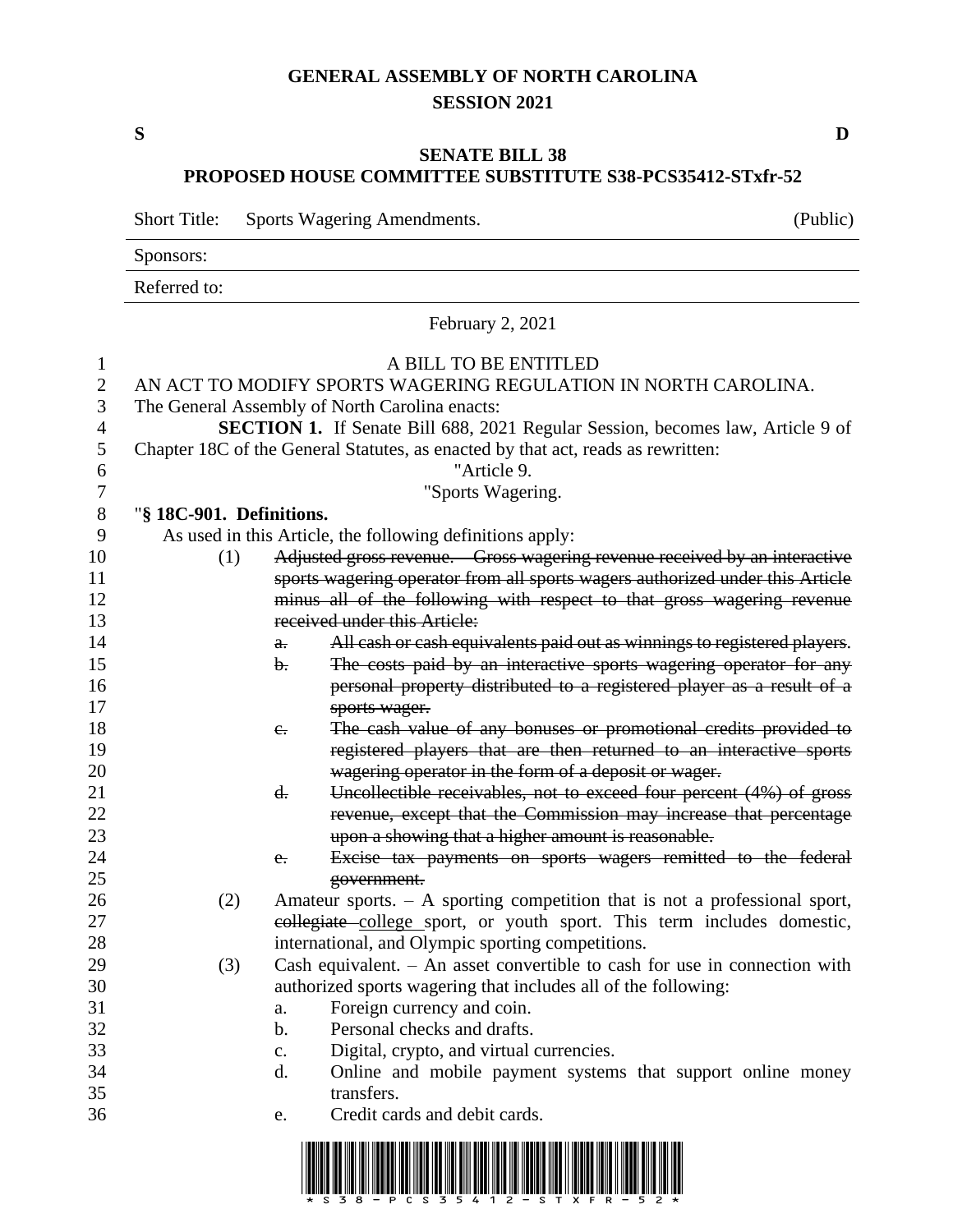|      | <b>General Assembly Of North Carolina</b>                                               | <b>Session 2021</b> |
|------|-----------------------------------------------------------------------------------------|---------------------|
|      | f.<br>A prepaid access instrument.                                                      |                     |
|      | Any other form approved by the Commission.<br>g.                                        |                     |
| (4)  | College sports. - An athletic or sporting competition in which at least one             |                     |
|      | participant is a team or contestant competing on behalf of or under the                 |                     |
|      | sponsorship of a public or private institution of postsecondary education.              |                     |
| (5)  | Covered services. - Any service creating sports wagering markets and                    |                     |
|      | determination of sports wager outcomes that involves the operation,                     |                     |
|      | management, or control of sports wagers authorized by this Article, including           |                     |
|      |                                                                                         |                     |
|      | the development or operation of the sports wagering platform and the                    |                     |
|      | provision determination of odds and or line information, excluding                      |                     |
|      | information. The term shall not include any of the following:                           |                     |
|      | Payment processing and similar financial services.<br>a.                                |                     |
|      | Customer identity, age verification, and geolocation services.<br>b.                    |                     |
|      | Streaming or other video and data that does not include the<br>c.                       |                     |
|      | determination of odds or line information.                                              |                     |
|      | Telecommunications, internet service provider, providers, and other<br>d.               |                     |
|      | similar services not specifically designed for sports wagering.                         |                     |
|      | Other goods or services not specifically designed for use in connection<br>e.           |                     |
|      | with sports wagering.                                                                   |                     |
| (6)  | Electronic sports. – Leagues, competitive circuits, tournaments, or similar             |                     |
|      | competitions where individuals or teams play video games, typically for                 |                     |
|      | spectators, either in-person or online, for the purpose of prizes, money, or            |                     |
|      | entertainment.                                                                          |                     |
| (6m) | Geofencing. – Technology approved by the Commission and utilized by an                  |                     |
|      | interactive sports wagering operator to verify a registered player's geolocation        |                     |
|      | prior to the time the registered player is placing a sports wager.                      |                     |
| (7)  | Gross wagering revenue. – The total of all cash or cash equivalents received            |                     |
|      | by an interactive sports wagering operator as from sports wagers as authorized          |                     |
|      | under this Article.                                                                     |                     |
| (7m) | Interactive account. $- A$ mobile account established by a registered player for        |                     |
|      | the purpose of placing sports wagers in accordance with this Article.                   |                     |
| (8)  | Interactive sports wagering operator. $-$ The holder of an interactive sports           |                     |
|      | wagering license issued by the Commission.                                              |                     |
| (9)  | Key person. - An officer or director of an interactive sports wagering operator         |                     |
|      | who is directly involved in the operation, management, or control of sports             |                     |
|      | wagering authorized under this Article, or who exercises substantial influence          |                     |
|      | or control over the interactive sports wagering operator's sports wagering              |                     |
|      | activities.                                                                             |                     |
| (10) | Official league data. – Statistics, results, outcomes, and other data relating to       |                     |
|      | a sporting event obtained pursuant to an agreement with the relevant sports             |                     |
|      | governing body or an entity expressly authorized by the relevant sports                 |                     |
|      | governing body to provide such data.                                                    |                     |
|      | $(10m)$ Parimutuel wager. $-$ A betting system in which all of the bets of a particular |                     |
|      | type are placed together in a pool and the sports wager is placed against other         |                     |
|      | bettors placing sports wagers on the same event of horse racing, dog racing,            |                     |
|      | or other sporting events in which the participants finish in a ranked order.            |                     |
| (11) | Professional sports. - An athletic or sporting competition involving at least           |                     |
|      | two competitors who receive compensation for participating in such event.               |                     |
| (12) | Registered player. - An individual who has established an account with an               |                     |
|      | interactive sports wagering operator.                                                   |                     |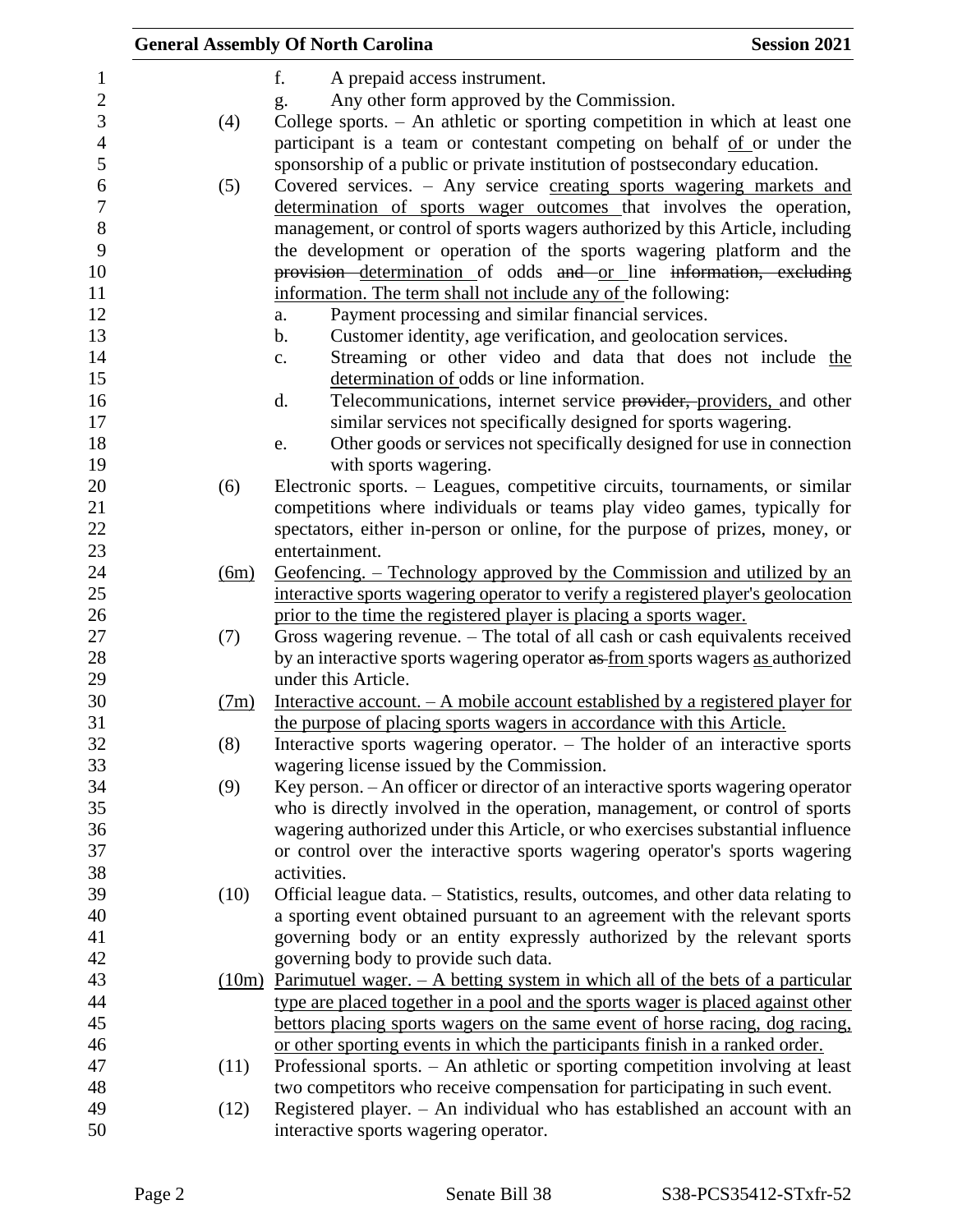|      | <b>General Assembly Of North Carolina</b><br><b>Session 2021</b>                                          |
|------|-----------------------------------------------------------------------------------------------------------|
| (13) | Service provider. $-$ A business entity that provides covered services to an                              |
|      | interactive sports wagering operator and holds a service provider license.                                |
| (14) | Sporting event. – Professional sports, and college sports, and amateur sports,                            |
|      | all of which may include electronic sports, and any other event approved by                               |
|      | the Commission.                                                                                           |
| (15) | Sports facility. $-$ Any of the following:                                                                |
|      | A motorsports facility that hosts professional sports a National<br>a.                                    |
|      | Association for Stock Car Auto Racing national touring race and has                                       |
|      | a minimum seating capacity of 17,000 people.                                                              |
|      | A facility that hosts a professional golf tournament with more than<br>b.                                 |
|      | 50,000 live spectators anticipated to attend based on similar prior                                       |
|      | tournaments.                                                                                              |
|      | A facility that is the home location of a professional sports team that<br>$\underline{C}$ .              |
|      | competes in any of the following professional leagues:                                                    |
|      | Major League Baseball.                                                                                    |
|      | $\frac{1}{2}$<br>$\frac{2}{3}$<br>$\frac{4}{4}$<br>$\frac{5}{5}$<br>$\frac{6}{6}$<br>Major League Soccer. |
|      | National Basketball Association.                                                                          |
|      | <b>National Football League.</b>                                                                          |
|      | <b>National Hockey League.</b>                                                                            |
|      | <b>National Women's Soccer League.</b>                                                                    |
| (16) | Sports governing body. - An organization headquartered in the United States                               |
|      | and proscribes final rules with respect to a sporting event and enforces the                              |
|      | code of conduct for participants therein.                                                                 |
| (17) | Sports wagering brand. - The names, logos, and brands that an interactive                                 |
|      | sports wagering operator advertises, promotes, or otherwise holds out to the                              |
|      | public displaying its sports wagering platform.                                                           |
| (18) | Sports wagering platform. - A website, mobile application, or other                                       |
|      | interactive platform accessible via the internet, mobile, wireless, or similar                            |
|      | communication technology that a registered player may use to place sports                                 |
|      | wagers authorized under this Article.                                                                     |
| (19) | Sports wagering supplier. - A person that provides services, goods, software,                             |
|      | or other components necessary for the creation of sports wagering markets                                 |
|      | and <del>determining determination of sports</del> wager outcomes, directly or                            |
|      | indirectly, to any license holder or applicant interactive sports wagering                                |
|      | operator or service provider involved in the acceptance of wager, sports                                  |
|      | wagers, including any of the following: providers of data feeds and odds                                  |
|      | services, internet platform providers, risk management providers, integrity                               |
|      | monitoring providers, and other providers of sports wagering supplier services                            |
|      | as determined by the Commission. A The term does not include a sports                                     |
|      | governing body that provides raw statistical match data to one or more                                    |
|      | designated and licensed providers of data and odds services shall not be a                                |
|      | sports wagering supplier.services.                                                                        |
| (20) | Sports wager or sports wagering. - Placing of wagers via an interactive                                   |
|      | account on any of the following: (i) a sporting event, (ii) a portion of a sporting                       |
|      | event, or on-(iii) the individual performance statistics of athletes in a sporting                        |
|      | event or combination of sporting events, by any system or method of                                       |
|      | wagering, that may include in person, over the internet through websites, or                              |
|      | mobile devices. or (iv) a parimutuel wager. The term also includes                                        |
|      | single-game wagers, teaser wagers, parlays, over-under, moneyline, pools,                                 |
|      | exchange wagering, in-game wagering, in-play wagers, proposition wagers,                                  |
|      | and straight wagers.                                                                                      |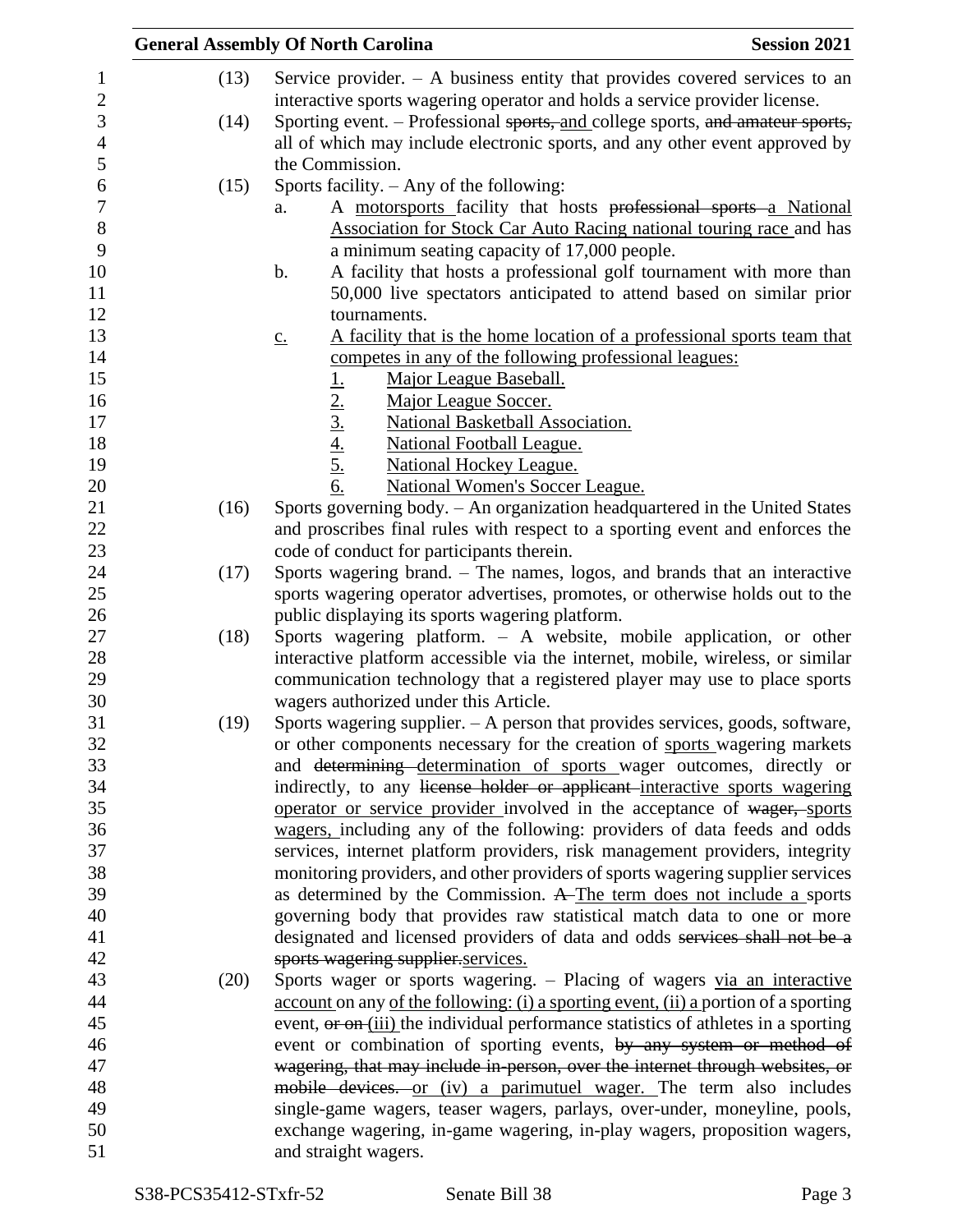|                                            |                          | <b>General Assembly Of North Carolina</b>                                                                                                                                                                                                                                                                                                                                                                                                                                                  | <b>Session 2021</b> |
|--------------------------------------------|--------------------------|--------------------------------------------------------------------------------------------------------------------------------------------------------------------------------------------------------------------------------------------------------------------------------------------------------------------------------------------------------------------------------------------------------------------------------------------------------------------------------------------|---------------------|
| $\mathbf{1}$<br>$\overline{2}$             | (21)                     | Tier one sports wager. $- A$ sports wager that is determined solely by the final<br>score or final outcome of the sporting event and is placed before the sporting                                                                                                                                                                                                                                                                                                                         |                     |
| 3                                          |                          | event has begun.                                                                                                                                                                                                                                                                                                                                                                                                                                                                           |                     |
| $\overline{4}$<br>5<br>6<br>$\overline{7}$ | (22)<br>(23)             | Tier two sports wager. $-$ Any sports wager that is not a tier one sports wager.<br>Tribal gaming enterprise. $-$ A federally recognized Indian tribe that is<br>authorized to conduct Class III games in accordance with the federal Indian<br>Gaming Regulatory Act, 25 U.S.C. § 2701 et seq., in this State or a business                                                                                                                                                               |                     |
| 8<br>9<br>10<br>11<br>12<br>13             |                          | entity owned or controlled by such tribe. Any federally recognized tribe, or<br>business entity owned or controlled by the tribe, that is deemed an interactive<br>sports wagering operator under this Article shall include authorization for any<br>technology and sports wagering brand partners of the tribe or the business<br>entity owned or controlled by the tribe, subject to compliance with the terms<br>of this Article by the technology and sports wagering brand partners. |                     |
| 14                                         | (24)                     | Youth sports. - An event in which the majority of participants are under the                                                                                                                                                                                                                                                                                                                                                                                                               |                     |
| 15                                         |                          | age of 18 or are competing on behalf or under the sponsorship of one or more                                                                                                                                                                                                                                                                                                                                                                                                               |                     |
| 16                                         |                          | public or private preschool, elementary, middle, or secondary schools. The                                                                                                                                                                                                                                                                                                                                                                                                                 |                     |
| 17                                         |                          | term does not include the following:                                                                                                                                                                                                                                                                                                                                                                                                                                                       |                     |
| 18                                         |                          | professional sports-Professional sports.<br><u>a.</u>                                                                                                                                                                                                                                                                                                                                                                                                                                      |                     |
| 19                                         |                          | or events Sporting events that occur under the sponsorship or oversight<br><u>b.</u>                                                                                                                                                                                                                                                                                                                                                                                                       |                     |
| 20                                         |                          | of national or international athletic bodies that are not educational                                                                                                                                                                                                                                                                                                                                                                                                                      |                     |
| 21                                         |                          | institutions and that include participants both over and under the age                                                                                                                                                                                                                                                                                                                                                                                                                     |                     |
| 22                                         |                          | of 18.                                                                                                                                                                                                                                                                                                                                                                                                                                                                                     |                     |
| 23                                         |                          | "§ 18C-902. Authorization of sports wagering generally.                                                                                                                                                                                                                                                                                                                                                                                                                                    |                     |
| 24                                         | (a)                      | Notwithstanding any provision of Article 37 of Chapter 14 of the General Statutes,                                                                                                                                                                                                                                                                                                                                                                                                         |                     |
| 25                                         |                          | sports wagering as authorized by this Article shall not be considered unlawful. All sports                                                                                                                                                                                                                                                                                                                                                                                                 |                     |
| 26                                         |                          | wagering authorized under this Article shall be placed via an interactive account as described in                                                                                                                                                                                                                                                                                                                                                                                          |                     |
| 27                                         |                          | G.S. 18C-912 and shall be initiated and received within this State except as provided in                                                                                                                                                                                                                                                                                                                                                                                                   |                     |
| 28                                         |                          | G.S. 18C-928. The interactive sports wagering operator shall comply with the following:                                                                                                                                                                                                                                                                                                                                                                                                    |                     |
| 29<br>30                                   | (1)                      | Ensure that the registered player is located within the State, and not present                                                                                                                                                                                                                                                                                                                                                                                                             |                     |
| 31                                         |                          | on Indian lands within the State, when placing any sports wager, utilizing<br>geofencing.                                                                                                                                                                                                                                                                                                                                                                                                  |                     |
| 32                                         | (2)                      | Monitor and block unauthorized attempts to place sports wagers.                                                                                                                                                                                                                                                                                                                                                                                                                            |                     |
| 33                                         | $\left( a1\right)$       | This Article does not apply to interactive sports wagering conducted exclusively on                                                                                                                                                                                                                                                                                                                                                                                                        |                     |
| 34                                         |                          | Indian lands by an Indian tribe operating in accordance with a Tribal-State gaming compact and                                                                                                                                                                                                                                                                                                                                                                                             |                     |
| 35                                         |                          | authorized to conduct Class III gaming pursuant to a compact with the State. For purposes of this                                                                                                                                                                                                                                                                                                                                                                                          |                     |
| 36                                         |                          | Article, sports wagering is conducted exclusively on Indian lands only if the individual who                                                                                                                                                                                                                                                                                                                                                                                               |                     |
| 37                                         |                          | places the sports wager is physically present on Indian lands when the sports wager is initiated                                                                                                                                                                                                                                                                                                                                                                                           |                     |
| 38                                         |                          | and received on equipment that is physically located consistent with federal law, and the sports                                                                                                                                                                                                                                                                                                                                                                                           |                     |
| 39                                         |                          | wager is initiated and received in conformity with the safe harbor requirements as provided in 31                                                                                                                                                                                                                                                                                                                                                                                          |                     |
| 40                                         | U.S.C. § $5362(10)(c)$ . |                                                                                                                                                                                                                                                                                                                                                                                                                                                                                            |                     |
| 41                                         | (a2)                     | An interactive sports wagering operator licensed under G.S. 18C-904 shall not accept                                                                                                                                                                                                                                                                                                                                                                                                       |                     |
| 42                                         |                          | any wager if the registered player placing the wager is physically present on Indian lands when                                                                                                                                                                                                                                                                                                                                                                                            |                     |
| 43                                         |                          | the sports wager is initiated and received. Each interactive sports wagering operator licensed                                                                                                                                                                                                                                                                                                                                                                                             |                     |
| 44                                         |                          | under G.S. 18C-904 shall use geofencing approved by the Commission to ensure compliance                                                                                                                                                                                                                                                                                                                                                                                                    |                     |
| 45                                         | with this Article.       |                                                                                                                                                                                                                                                                                                                                                                                                                                                                                            |                     |
| 46                                         | (b)                      | Nothing in this Article shall apply to any of the following:                                                                                                                                                                                                                                                                                                                                                                                                                               |                     |
| 47                                         | $\bigoplus$              | Pari-mutuel sports wagering on horse racing as authorized by G.S. 14-292.2.                                                                                                                                                                                                                                                                                                                                                                                                                |                     |
| 48                                         | (2)                      | Fantasy fantasy or simulated games or contests in which one or more                                                                                                                                                                                                                                                                                                                                                                                                                        |                     |
| 49                                         |                          | participants fantasy contest players compete against each other and winning                                                                                                                                                                                                                                                                                                                                                                                                                |                     |
| 50<br>51                                   |                          | outcomes reflect the relative knowledge and skill of the participants-fantasy<br>contest players and are determined predominantly by accumulated statistical                                                                                                                                                                                                                                                                                                                               |                     |
|                                            |                          |                                                                                                                                                                                                                                                                                                                                                                                                                                                                                            |                     |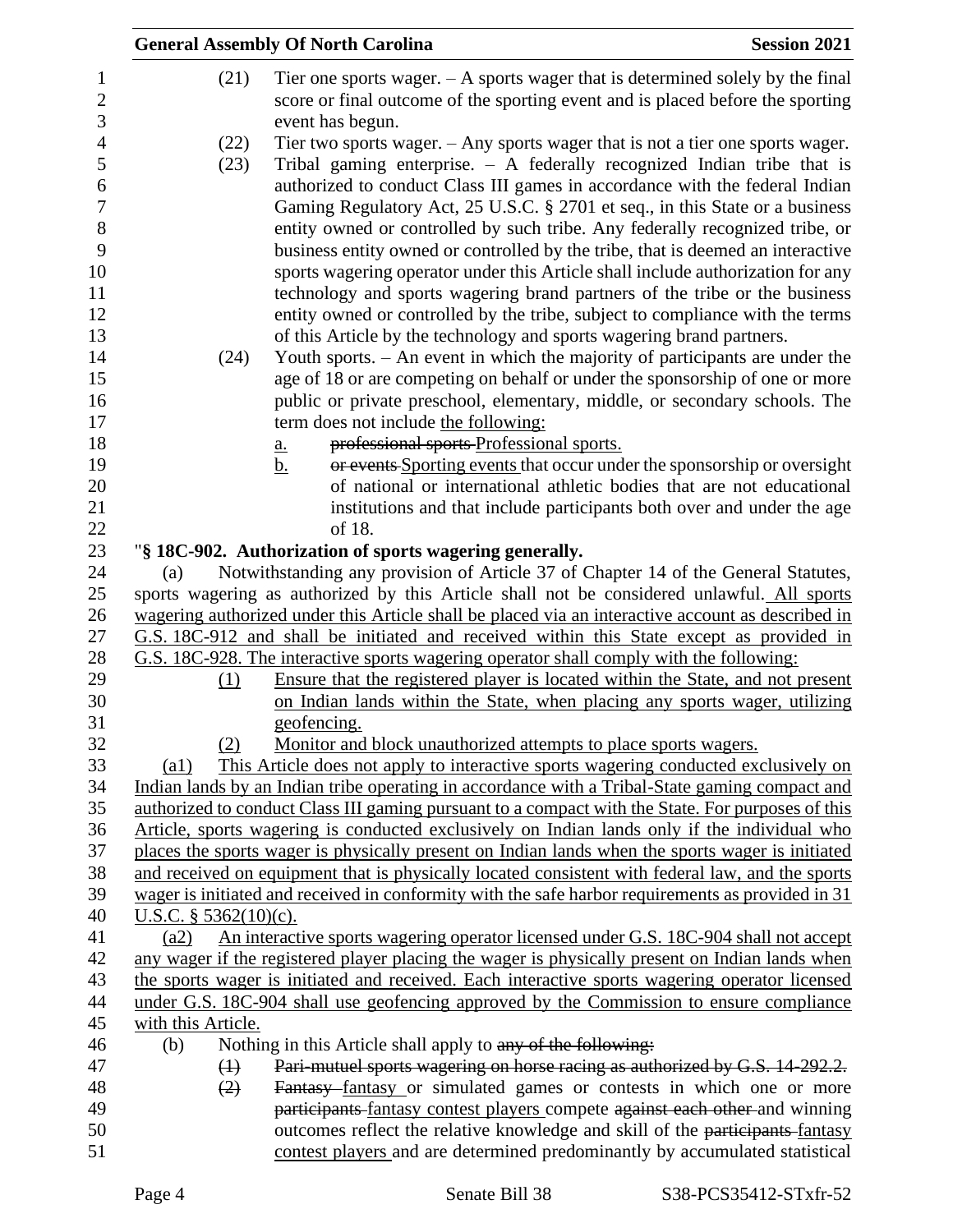|                       |                   |                 | <b>General Assembly Of North Carolina</b>                                                              |  |  | <b>Session 2021</b> |  |
|-----------------------|-------------------|-----------------|--------------------------------------------------------------------------------------------------------|--|--|---------------------|--|
|                       |                   |                 | results of the performance of individuals or athletes.individuals, including                           |  |  |                     |  |
|                       |                   |                 | athletes in the case of sporting events.                                                               |  |  |                     |  |
| (c)                   |                   |                 | Nothing in this Article shall authorize any of the following:                                          |  |  |                     |  |
|                       | (1)               |                 | Sports wagering involving youth sports.                                                                |  |  |                     |  |
|                       | (2)               |                 | Sports wagering on the occurrence of any of the following:                                             |  |  |                     |  |
|                       |                   | a.              | Injuries.                                                                                              |  |  |                     |  |
|                       |                   | $\mathbf b$ .   | Penalties.                                                                                             |  |  |                     |  |
|                       |                   | $\mathbf{c}$ .  | The outcome of disciplinary proceedings against a participant in a                                     |  |  |                     |  |
|                       |                   |                 | sporting event.                                                                                        |  |  |                     |  |
|                       |                   | d.              | The outcome of replay reviews.                                                                         |  |  |                     |  |
|                       | (3)               |                 | The Commission serving as an operator of a sports wagering platform.                                   |  |  |                     |  |
|                       | $\underline{(4)}$ |                 | Sports wagering on amateur sports.                                                                     |  |  |                     |  |
|                       |                   |                 | "§ 18C-903. Reserved for future codification purposes.                                                 |  |  |                     |  |
|                       |                   |                 | "§ 18C-904. Interactive sports wagering license.                                                       |  |  |                     |  |
| (a)                   |                   |                 | It shall be unlawful for any person to offer or accept sports wagers in this State without             |  |  |                     |  |
|                       |                   |                 | a valid interactive sports wagering license. Except as provided in G.S. 18C-928, the Commission        |  |  |                     |  |
|                       |                   |                 | shall authorize at least 10, but not more than 12, interactive sports wagering operators to offer      |  |  |                     |  |
|                       |                   |                 | and accept sports wagers to and from registered players on sporting events, which shall include        |  |  |                     |  |
| any of the following: |                   |                 |                                                                                                        |  |  |                     |  |
|                       | (1)               |                 | Professional sports.                                                                                   |  |  |                     |  |
|                       | (2)               | College sports. |                                                                                                        |  |  |                     |  |
|                       | (3)               |                 | Electronic sports.                                                                                     |  |  |                     |  |
|                       | (4)               | Amateur sports. |                                                                                                        |  |  |                     |  |
|                       | (5)               |                 | Any other event approved by the Commission.                                                            |  |  |                     |  |
| (b)                   |                   |                 | The Commission shall review and issue sports wagering licenses to qualified                            |  |  |                     |  |
|                       |                   |                 | applicants. The applicant shall complete and submit an application on a form prescribed by the         |  |  |                     |  |
|                       |                   |                 | Commission and a licensing fee of five hundred thousand one million dollars (\$500,000).               |  |  |                     |  |
|                       |                   |                 | $($1,000,000)$ . If the application is denied, the licensing fee shall be refunded, minus any expenses |  |  |                     |  |
|                       |                   |                 | the Commission incurs in reviewing the application.                                                    |  |  |                     |  |
| .                     |                   |                 |                                                                                                        |  |  |                     |  |
| (d)                   |                   |                 | The Commission shall conduct a background investigation on the applicant and key                       |  |  |                     |  |
|                       |                   |                 | persons as deemed necessary by the Commission. The background investigation shall include a            |  |  |                     |  |
|                       |                   |                 | credit history check, a tax record check, and a criminal history record check. The Commission          |  |  |                     |  |
|                       |                   |                 | may, in its discretion, accept the results of such prior check and an affidavit that there has been    |  |  |                     |  |
|                       |                   |                 | no change in criminal history since the prior check from an applicant or key person who has            |  |  |                     |  |
|                       |                   |                 | submitted to a criminal history record check in this or any other state within the previous 12         |  |  |                     |  |
|                       |                   |                 | months. The Commission may not award a license to any if an applicant who has been convicted,          |  |  |                     |  |
|                       |                   |                 | or a key person of the applicant has been convicted, convicted of a felony or any gambling offense     |  |  |                     |  |
|                       |                   |                 | in any state or federal court of the United States within 10 years of application or renewal.          |  |  |                     |  |
| $\cdots$              |                   |                 |                                                                                                        |  |  |                     |  |
| (f)                   |                   |                 | The Commission shall grant or deny all applications under this section. The grounds                    |  |  |                     |  |
|                       |                   |                 | for denial of an interactive sports wagering license shall be the same as in G.S. $18C-906(g)$ . If    |  |  |                     |  |
|                       |                   |                 | there are more qualified applicants than the number of interactive sports wagering operators           |  |  |                     |  |
|                       |                   |                 | authorized under subsection (a) of this section, the Commission shall select the best qualified        |  |  |                     |  |
|                       |                   |                 | applicants applicants, taking into consideration the following factors:                                |  |  |                     |  |
|                       | (1)               |                 | The contents of the application submitted in accordance with this section.                             |  |  |                     |  |
|                       | (2)               |                 | The extent to which the applicant demonstrates past experience, financial                              |  |  |                     |  |
|                       |                   |                 | viability, compliance with applicable laws and regulations in other                                    |  |  |                     |  |
|                       |                   |                 | jurisdictions, and success with sports wagering operations in other                                    |  |  |                     |  |
|                       |                   | jurisdictions.  |                                                                                                        |  |  |                     |  |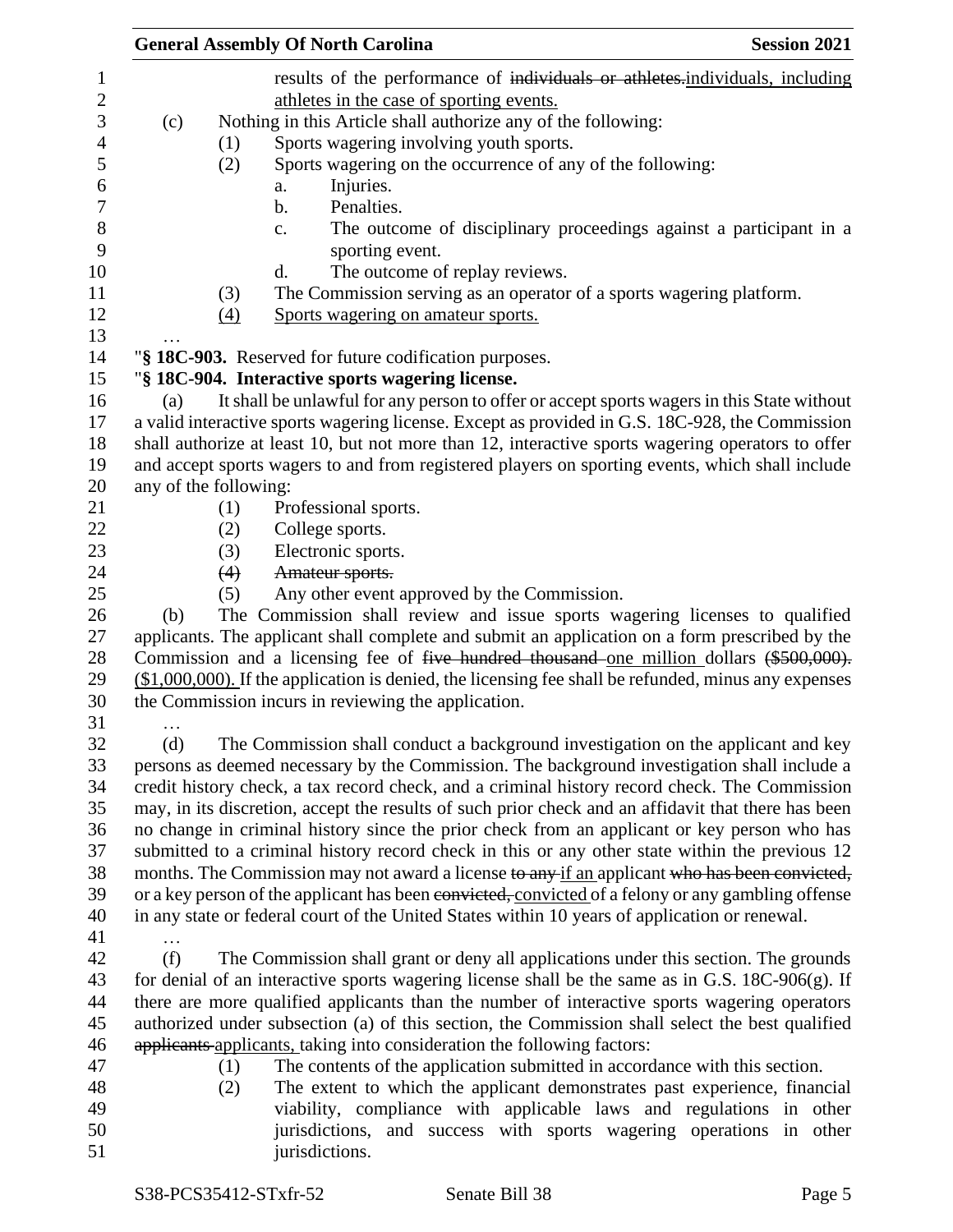|                | <b>General Assembly Of North Carolina</b><br><b>Session 2021</b>                                             |
|----------------|--------------------------------------------------------------------------------------------------------------|
| 1              | The extent to which the applicant is able to meet the duties of an interactive<br>(3)                        |
| $\overline{c}$ | sports wagering operator.                                                                                    |
| 3              | The amount of adjusted gross wagering revenue and associated tax revenue<br>(4)                              |
| $\overline{4}$ | that an applicant is projected to generate.                                                                  |
| 5              | Any other factors the Commission deems relevant.<br>(5)                                                      |
| 6              | A person holding a license to engage in sports wagering, on the basis of comparable<br>(g)                   |
| 7              | licensing requirements issued to that person by a proper authority $\frac{by}{m}$ another state or territory |
| 8              | of the United States or the District of Columbia if that jurisdiction's requirements for licensure,          |
| 9              | certification, or registration are substantially equivalent to or exceed the requirements of this            |
| 10             | State, and who, in the opinion of the Commission otherwise meets the requirements of this Article            |
| 11             | based upon verified evidence may, upon application, be licensed as an interactive sports wagering            |
| 12             | operator with or without further examination. examination, as determined by the Commission.                  |
| 13             | The Commission may also accept another jurisdiction's or approved third party's testing of the               |
| 14             | interactive sports wagering platform as evidence that the sports wagering platform meets any                 |
| 15             | requirements mandated by the Commission.                                                                     |
| 16             | The Commission shall review and issue interactive sports wagering licenses to<br>(h)                         |
| 17             | qualified applicants within 60 days of receipt of a completed application. The Commission may                |
| 18             | extend the review period for an additional 30 days if the background check is outstanding. Any               |
| 19             | denial shall be in writing and state the grounds therefor.                                                   |
| 20             |                                                                                                              |
| 21             | (i)<br>Each interactive sports wagering operator shall promptly report all criminal or                       |
| 22             | disciplinary proceedings commenced against that interactive sports wagering operator in                      |
| 23             | connection with its operations to the Commission. Each interactive sports wagering operator shall            |
| 24             | promptly report to the Commission all changes in key persons, and all new key persons shall                  |
| 25             | consent to a background check.                                                                               |
| 26             | No interactive sports wagering operator license is assignable or transferable without<br>(k)                 |
| 27             | approval of the Commission.                                                                                  |
| 28             | "§ 18C-905. Reserved for future codification purposes.                                                       |
| 29             | "§ 18C-906. Applications for service provider licenses.                                                      |
| 30             |                                                                                                              |
| 31             | The Commission shall review and issue service provider licenses to qualified<br>(b)                          |
| 32             | applicants within 60 days of receipt of a completed application. The Commission may extend the               |
| 33             | review period for an additional 30 days if the background check is outstanding. Any denial shall             |
| 34             | be in writing and state the grounds therefor. The applicant shall complete and submit an                     |
| 35             | application on a form prescribed by the Commission and a licensing fee of twenty-five-fifty                  |
| 36             | thousand dollars (\$25,000). (\$50,000).                                                                     |
| 37             | The application shall set forth all of the following:<br>(c)                                                 |
| 38             | The applicant's background in sports wagering or the covered service.<br>(1)                                 |
| 39             | All experience with sports wagering or other wagering activities in other<br>(2)                             |
| 40             | jurisdictions, including the applicant's history, reputation of integrity and                                |
| 41             | compliance, and a list of all active and inactive licenses, certifications, or                               |
| 42             | registrations and reasons for inactivity, if applicable.                                                     |
| 43             | A written information security program, detailing information security<br>(3)                                |
| 44             | governance and the designation of a chief security officer or equivalent.                                    |
| 45             | Any personal information the Commission may deem necessary concerning<br>(4)                                 |
| 46             | the applicant's key persons.                                                                                 |
| 47             | Any other information the Commission may deem necessary.<br>(5)                                              |
| 48             | The Commission shall conduct a background investigation on the applicant and key<br>(d)                      |
| 49             | persons as deemed necessary by the Commission. The background investigation shall include a                  |
| 50             | credit history check, a tax record check, and a criminal history record check. The Commission                |
| 51             | may, in its discretion, accept the results of such prior check and an affidavit that there has been          |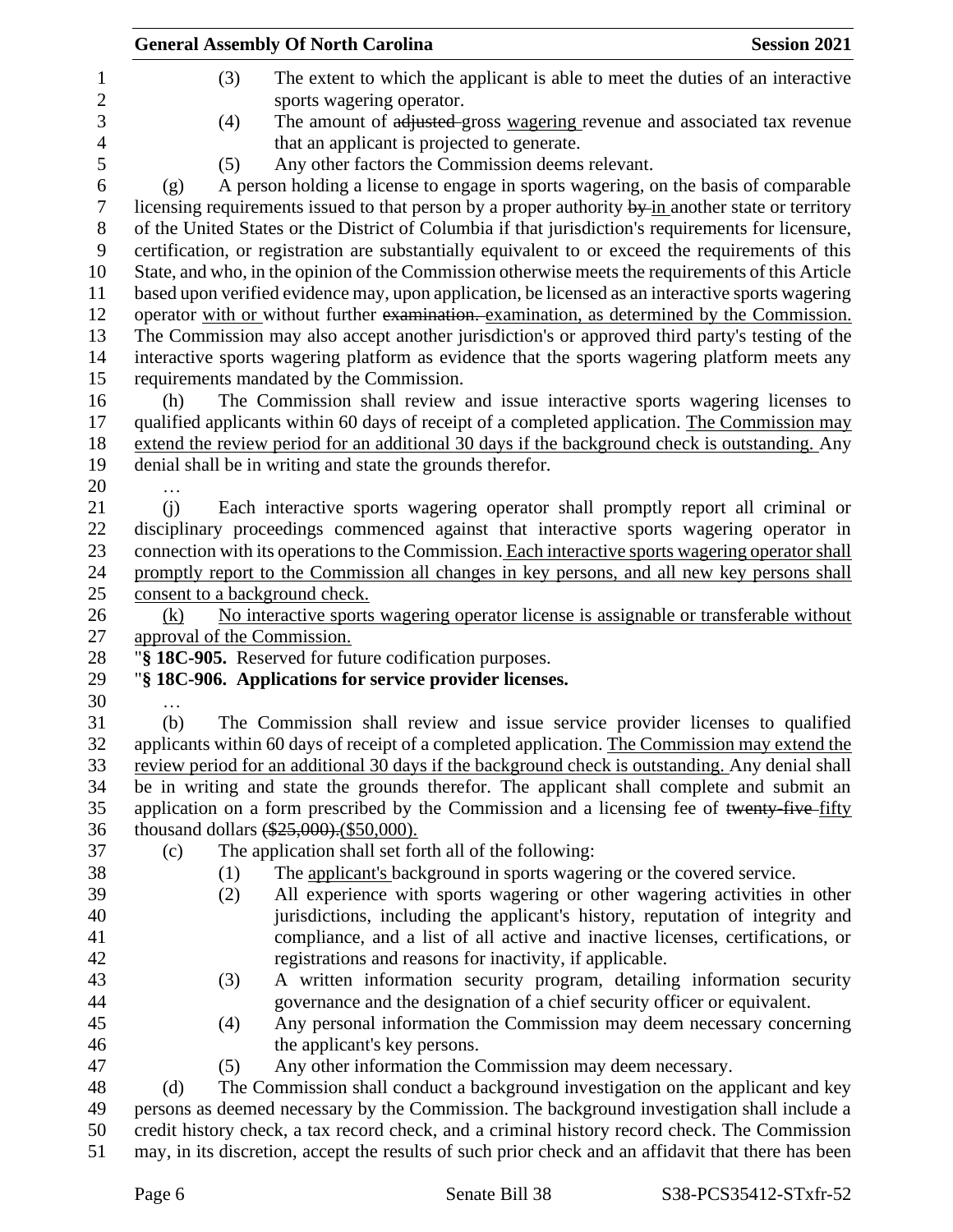## **General Assembly Of North Carolina Session 2021**

 no change in criminal history since the prior check from an applicant or key person who has submitted to a criminal history record check in this or any other state within the previous 12 3 months. The Commission may not award a license to any if the applicant who has been convicted, 4 or a key person of the applicant has been convicted, convicted of a felony or any gambling offense in any state or federal court of the United States within 10 years of application or renewal. (e) An applicant and key person persons for licensure shall consent to a criminal history record check. Refusal to consent to a criminal history record check may constitute grounds for the Commission to deny licensure. (f) A person holding a service provider license or its equivalent, on the basis of comparable licensing requirements issued to that person by a proper authority by another state or territory of the United States or the District of Columbia if that jurisdiction's requirements for licensure, certification, or registration are substantially equivalent to or exceed the requirements of this State, and who, in the opinion of the Commission otherwise meets the requirements of this Article based upon verified evidence may, upon application, be licensed as a service provider with or without further examination.examination, as determined by the Commission. … (i) Each service provider shall promptly report all criminal or disciplinary proceedings commenced against that service provider in connection with its operations to the Commission. Each service provider shall promptly report all changes in key persons to the Commission, and all new key persons shall consent to a background check. 21 (j) No service provider license is assignable or transferable without approval of the Commission. "**§ 18C-907. Sports wagering supplier license.** (a) The Commission may issue a sports wagering supplier license to a sports wagering 25 supplier. A person that is not licensed under this Article shall not sell, lease, distribute, offer, or otherwise provide services, goods, software, or other components necessary for the creation of betting markets and determining bet outcomes, directly or indirectly, to any license holder or 28 applicant involved in the acceptance of bets, except that an interactive sports wagering operator shall not be required to obtain a separate sports wagering supplier license in order to act as a sports wagering supplier. A sports wagering supplier must be licensed under this section if providing sports wagering supplier services under a fixed-fee or revenue-sharing agreement. (b) On application by an interested person, At the request of an applicant for a sports wagering supplier license, the Commission may issue a provisional sports wagering supplier license to an applicant for a sports wagering supplier license. A provisional license issued under this subsection allows the applicant for the sports wagering supplier license to conduct business regarding the operation of sports wagering with a license holder or applicant before the sports wagering supplier license is issued. the applicant so long as the applicant has submitted a completed application in accordance with this section. A provisional license issued under this subsection expires on the date provided by the Commission. … (d) The applicant shall complete and submit an application on a form prescribed by the 42 Commission and a licensing fee of <del>fifteen</del>-thirty thousand dollars (\$15,000). (\$30,000). In the application, the Commission shall require applicants to disclose the identity of all of the following: 45 (1) The applicant's principal owners who directly own  $f^2$  five ten percent  $(5\%)$  (10%) or more of the applicant. (2) Each holding, intermediary, or parent company that directly owns fifteen percent (15%) or more of the applicant. 49 (3) The applicant's board appointed CEO and CFO.CFO, or the equivalent as determined by the Commission. (4) Any other information the Commission may deem necessary.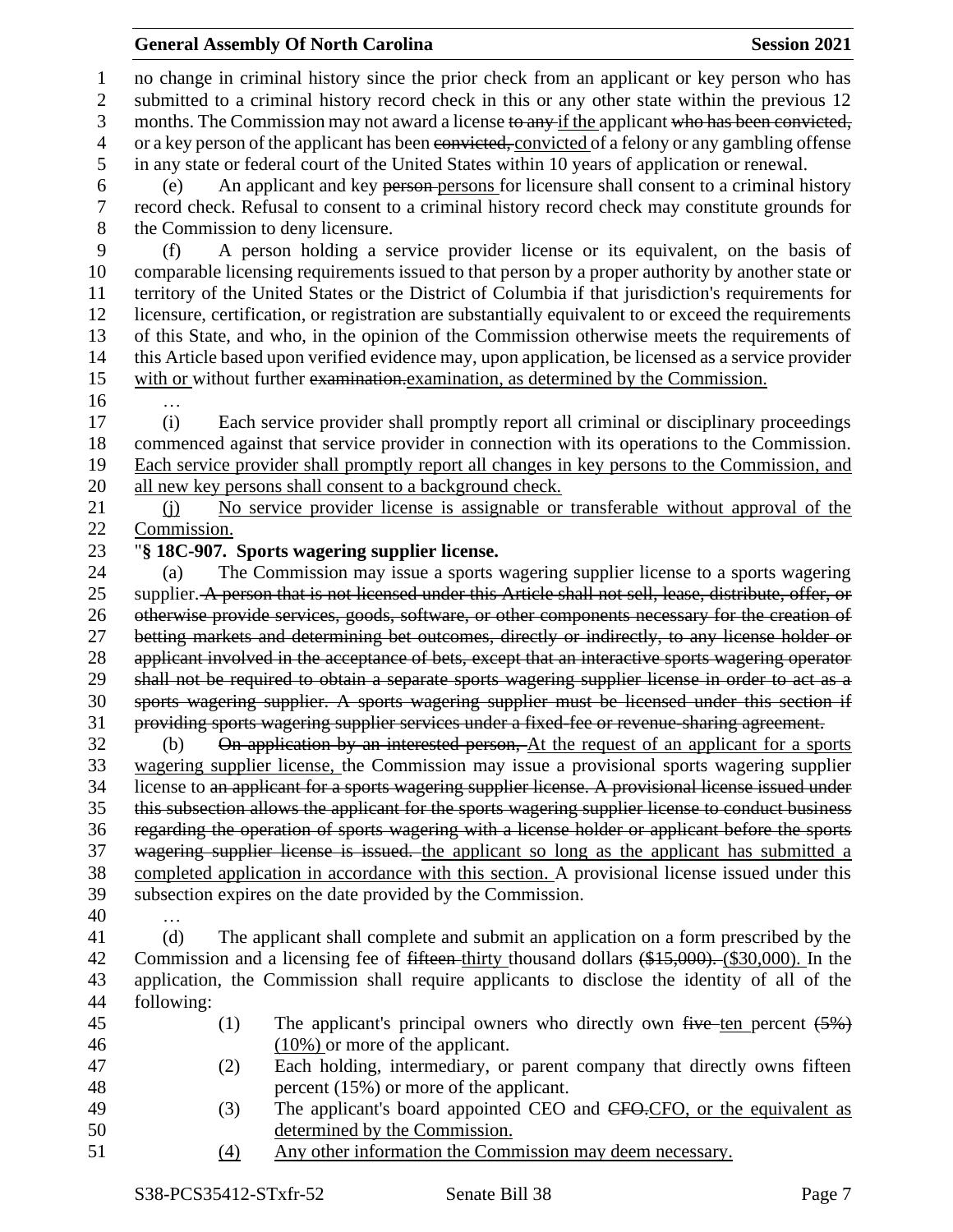## **General Assembly Of North Carolina Session 2021**  (d1) The Commission shall conduct a background investigation on the applicant and key 2 persons as deemed necessary by the Commission. The background investigation shall include a credit history check, a tax record check, and a criminal history record check. The Commission may, in its discretion, accept the results of such prior check and an affidavit that there has been no change in criminal history since the prior check from an applicant or key person who has submitted to a criminal history record check in this or any other state within the previous 12 months. The Commission may not award a license if the applicant or a key person of the applicant has been convicted of a felony or any gambling offense in any state or federal court of the United States within 10 years of application or renewal. An applicant and key persons for licensure shall consent to a criminal history record check. Refusal to consent to a criminal history record check may constitute grounds for the Commission to deny licensure. (d2) The Commission shall review and issue licenses to qualified applicants within 60 days of receipt of a completed application. The Commission may extend the review period for an additional 30 days if the background check is outstanding. (e) In disclosing the principal owners of the applicant, the following shall apply: (1) Governmental created entities, including statutory authorized pension investment boards andCanadianCrown corporations, that are direct orindirect shareholders of an applicant shall be waived in the applicant's disclosure of ownership and control as determined by the Commission. (2) Investment funds or entities registered with the Securities and Exchange 21 Commission, whether as including Investment Advisors or otherwise, as well 22 as the and entities under the management of such entities registered with the Securities and Exchange Commission, that are direct or indirect shareholders 24 of the applicant, shall be waived from any information disclosure requests in connection to the license application in the applicant's disclosure of ownership and control as determined by the Commission. (f) Nothing in this Article shall require a person holding a A sports wagering supplier 28 license or a temporary provisional sports wagering supplier license be subject to, or required to 29 obtain, any additional license shall be sufficient to offer the sports wagering services under this section.Article. (g) A person holding a sports wagering supplier license or its equivalent, on the basis of comparable licensing requirements issued to that person by a proper authority by another state or territory of the United States or the District of Columbia if that jurisdiction's requirements for licensure, certification, or registration are substantially equivalent to or exceed the requirements of this State, and who, in the opinion of the Commission otherwise meets the requirements of this Article based upon verified evidence may, upon application, be licensed as a service provider with or without further examination, as determined by the Commission. (h) No sports wagering supplier license is assignable or transferable without approval of the Commission. "**§ 18C-908. Renewals of licenses.** (a) Any license issued pursuant to this Article shall be valid for five years. (b) At least 60 days prior to the expiration of a license, the license holder shall submit a renewal application, on a form prescribed by the Commission, including a renewal fee as follows: 44 (1) of one hundred thousand One million dollars (\$100,000) (\$1,000,000) for an interactive sports wagering license, license. 46 (2) ten Fifty thousand dollars (\$10,000) (\$50,000) for a service provider license, license. 48 (3) and five Thirty thousand dollars (\$5,000) (\$30,000) for a sports wagering supplier license. (c) The Commission may revoke or deny a license renewal for any of the following reasons: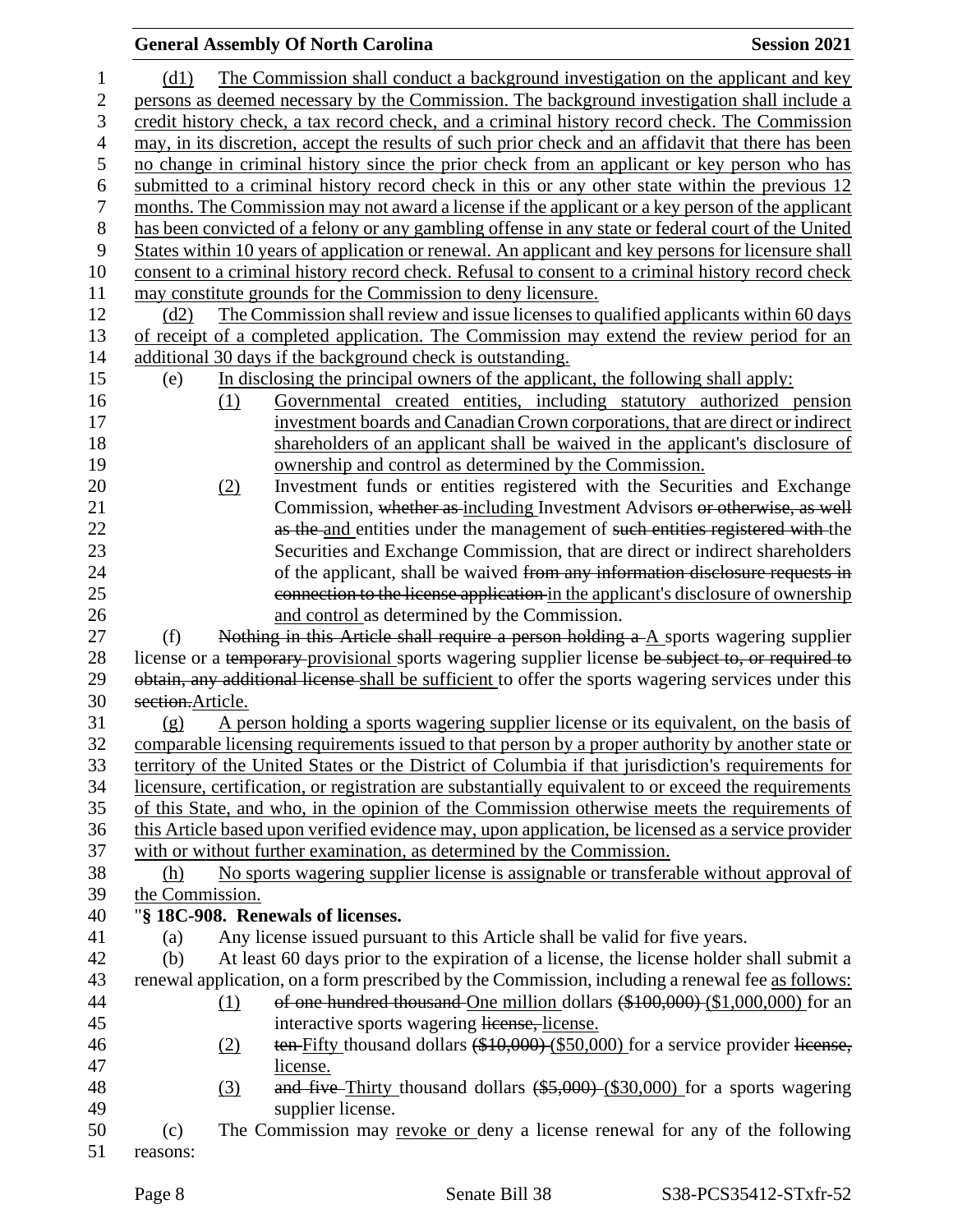|                              | <b>General Assembly Of North Carolina</b>                                      | <b>Session 2021</b>                                                                                                                           |
|------------------------------|--------------------------------------------------------------------------------|-----------------------------------------------------------------------------------------------------------------------------------------------|
| (1)                          | G.S. $18C-906(g)$ .                                                            | The same grounds that would constitute denial of an initial application under                                                                 |
| (2)                          | A violation of this Article.                                                   |                                                                                                                                               |
| (3)                          |                                                                                | With respect to interactive sports wagering operators, the Commission finds                                                                   |
|                              |                                                                                | good cause to believe approval of another applicant would better meet the                                                                     |
|                              |                                                                                | objectives of this Article in generating revenue for the State, protecting the                                                                |
|                              |                                                                                | public interest, and otherwise satisfying the criteria for issuance, and no<br>additional licenses are to be available under G.S. 18C-904(a). |
| $\Delta$                     |                                                                                | Failure to pay the privilege tax imposed under Article 2E of Chapter 105 of                                                                   |
|                              | the General Statutes.                                                          |                                                                                                                                               |
| (d)                          |                                                                                | With respect to interactive sports wagering operators, the Commission may deny a                                                              |
|                              |                                                                                | license renewal if the Commission finds good cause to believe approval of another applicant                                                   |
|                              |                                                                                | would better meet the objectives of this Article in generating revenue for the State, protecting the                                          |
|                              |                                                                                | public interest, and otherwise satisfying the criteria for issuance, and no additional licenses are                                           |
|                              | to be available under G.S. 18C-904(a).                                         |                                                                                                                                               |
| "§ 18C-909. Use of proceeds. |                                                                                |                                                                                                                                               |
| (a)                          |                                                                                | The Commission shall use the funds remitted to it pursuant to G.S. 105-113.128 and                                                            |
|                              |                                                                                | any proceeds from license fees collected under this Article to cover expenses in administering                                                |
|                              |                                                                                | this Article. Any proceeds remaining at the end of each fiscal year after payment of expenses of                                              |
|                              | the Commission pursuant to this section shall be remitted to the General Fund. |                                                                                                                                               |
| (b)                          |                                                                                | Expenses of the Commission shall include all items listed in G.S. 18C-163.                                                                    |
|                              | "§ 18C-910. Duties of interactive sports wagering operators.licensees.         |                                                                                                                                               |
|                              |                                                                                |                                                                                                                                               |
| (c)                          |                                                                                | The interactive sports wagering operator shall disclose the records described in                                                              |
|                              | G.S. 18C-910(b) subsection (b) of this section to the Commission upon request. |                                                                                                                                               |
| (d)                          |                                                                                | If a sports governing body has notified the Commission that real-time information                                                             |
|                              |                                                                                | sharing for sports wagers placed on its sporting events is necessary, interactive sports wagering                                             |
|                              |                                                                                | operators shall share with that sports governing body or its designee in real time, at the account                                            |
|                              |                                                                                | level, anonymized information regarding a wagerer, registered player, amount and type of sports                                               |
|                              |                                                                                | wager, the time the sports wager was placed, the location of the wager, registered player at the                                              |
|                              |                                                                                | time the sports wager was placed, and the IP address if applicable, outcome of the sports wager,                                              |
|                              |                                                                                | and records of abnormal sports wagering activity. For purposes of this subsection, real time                                                  |
|                              |                                                                                | means on a commercially reasonable periodic interval, but in any event, not less than once every                                              |
|                              |                                                                                | 72 hours. A sports governing body receiving any information pursuant to this subsection shall                                                 |
|                              |                                                                                | use the information for the purpose of integrity monitoring only and not for any commercial                                                   |
| purpose.                     |                                                                                |                                                                                                                                               |
| (e)                          |                                                                                | In advertising its sports wagering platform, the interactive sports wagering operator                                                         |
|                              | shall ensure that its advertisements meet all of the following:                |                                                                                                                                               |
| (1)                          | It does not target persons under the age of 21.                                |                                                                                                                                               |
| (2)                          |                                                                                | It discloses the identity of the interactive sports wagering operator.                                                                        |
| (3)                          |                                                                                | It provides information about or links to resources related to gambling                                                                       |
|                              | addiction and prevention.                                                      |                                                                                                                                               |
| (4)                          | It is not misleading to a reasonable person.                                   |                                                                                                                                               |
| (f)                          |                                                                                | Interactive sports wagering operators Licensees shall conduct background checks on                                                            |
|                              |                                                                                | newly hired employees. The Each licensed interactive sports wagering operator and service                                                     |
|                              |                                                                                | provider shall also conduct a single background check on employees as of the date of licensure.                                               |
|                              |                                                                                | Background checks shall search for criminal history and any charges or convictions involving                                                  |
|                              |                                                                                | corruption or manipulation of sporting events and association with organized crime.                                                           |
| (g)                          |                                                                                | Interactive sports wagering operators and service providers shall employ                                                                      |
|                              |                                                                                | commercially reasonable methods to maintain the security of wagering data, registered player                                                  |
|                              |                                                                                | and other customer data, and any other confidential information, including information provided                                               |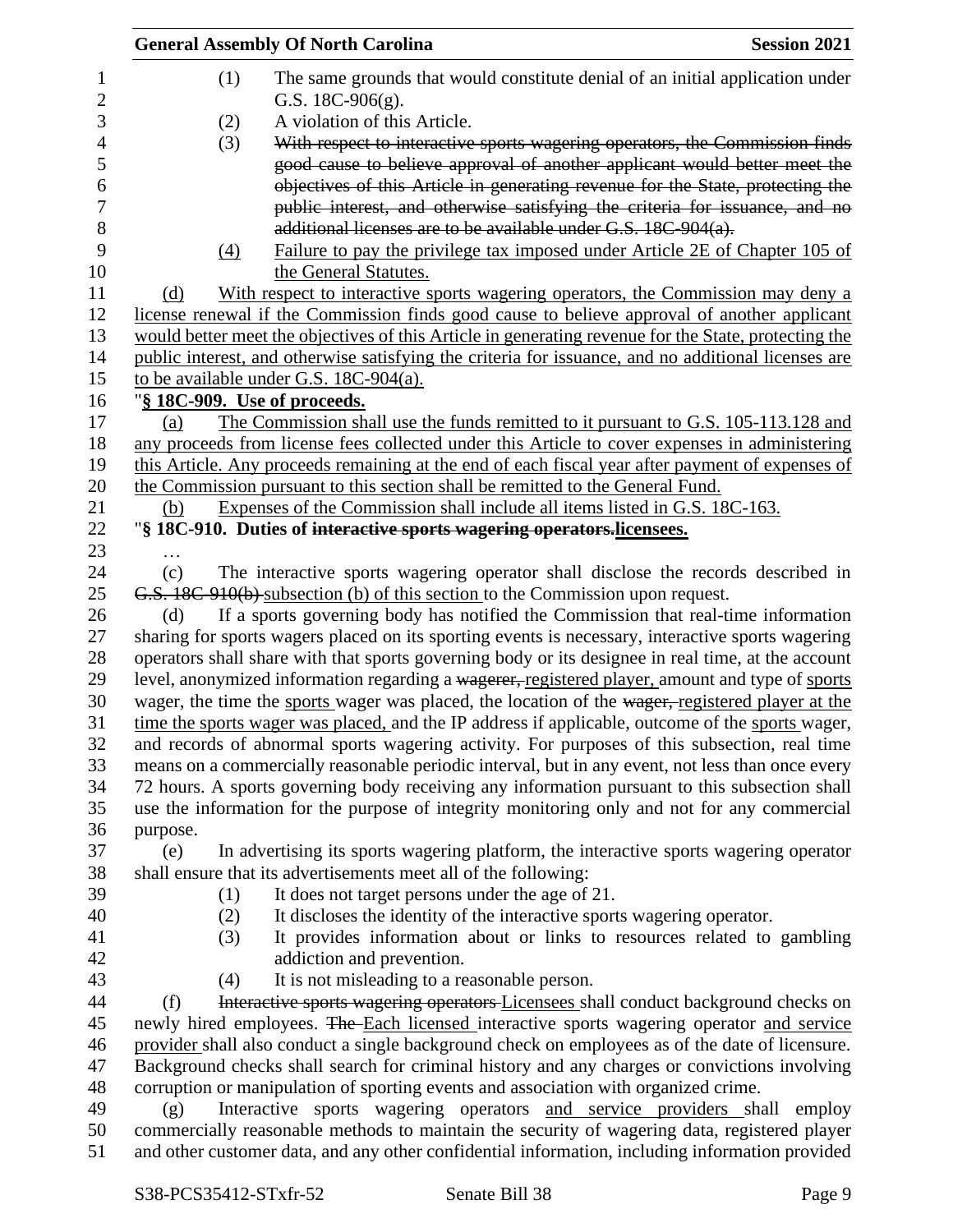| <b>General Assembly Of North Carolina</b>                                                                                     | <b>Session 2021</b> |
|-------------------------------------------------------------------------------------------------------------------------------|---------------------|
| by a sports governing body, from unauthorized access and dissemination. Nothing in this                                       |                     |
| subsection shall preclude the use of internet or cloud-based hosting of such data and information                             |                     |
| or disclosure as required by State or federal law or a court order.                                                           |                     |
| Each interactive sports wagering operator shall provide a daily summary of all sports<br>(h)                                  |                     |
| wagering activity, detailing all transactions processed through each wagering system, provided                                |                     |
| in a format established by the Commission at the close of each business day.                                                  |                     |
| "§ 18C-911. Reserved for future codification purposes.                                                                        |                     |
| "§ 18C-912. Establishment of interactive accounts.                                                                            |                     |
|                                                                                                                               |                     |
| "§ 18C-913. Reserved for future codification purposes.                                                                        |                     |
| "§ 18C-914. Integrity of competition and prohibited events.                                                                   |                     |
|                                                                                                                               |                     |
| Within 60 days of the Commission notifying each interactive sports wagering<br>(e)                                            |                     |
| operator of such a sports governing body notification to the Commission, or such longer period                                |                     |
| as may be agreed between the sports governing body and the applicable interactive sports                                      |                     |
| wagering operator, interactive sports wagering operators shall use only official league data to                               |                     |
| determine the results of tier two sports wagers on sporting events of that sports governing body,                             |                     |
| unless any of the following apply:                                                                                            |                     |
| The sports governing body or its designee cannot provide a feed of official<br>(1)                                            |                     |
| league data to determine the results of a particular type of tier two sports                                                  |                     |
| wager, in which case interactive sports wagering operators are not required to                                                |                     |
| use official league data for determining the results of the applicable tier two                                               |                     |
| sports wager until such time as such a data feed becomes available from the                                                   |                     |
| sports governing body on commercially reasonable terms and conditions.                                                        |                     |
| (2)<br>An interactive sports wagering operator can demonstrate to the Commission                                              |                     |
| that the sports governing body or its designee will not provide a feed of official                                            |                     |
| league data to the interactive sports wagering operator on commercially                                                       |                     |
| reasonable terms and conditions.                                                                                              |                     |
| The sports governing body or its designee of the sports governing body does<br>(3)                                            |                     |
| not obtain a supplier license from the Commission to provide official league                                                  |                     |
| data to interactive sports wagering operators to determine the results of tier                                                |                     |
| two sports wagers, if and to the extent required by law.                                                                      |                     |
|                                                                                                                               |                     |
| "§ 18C-915. Reserved for future codification purposes.<br>"§ 18C-916. Civil penalties; suspension and revocation of licenses. |                     |
|                                                                                                                               |                     |
| "§ 18C-917. Reserved for future codification purposes.                                                                        |                     |
| "§ 18C-918. Criminal penalties.                                                                                               |                     |
|                                                                                                                               |                     |
| "§ 18C-919. Reserved for future codification purposes.                                                                        |                     |
| "§18C-920. Tax.                                                                                                               |                     |
| There shall be imposed a tax of eight percent $(8\%)$ on the adjusted gross revenue of<br>$\left( a\right)$                   |                     |
| each interactive sports wagering operator. The tax imposed pursuant to this section is due                                    |                     |
| monthly to the Commission and shall be remitted on or before the twentieth day of the next                                    |                     |
| succeeding calendar month. If the interactive sports wagering operator's accounting practices                                 |                     |
| necessitate corrections to a previously remitted tax, the interactive sports wagering operator shall                          |                     |
| document such corrections when the interactive sports wagering operator pays the following                                    |                     |
| month's taxes.                                                                                                                |                     |
| If the interactive sports wagering operator's adjusted gross revenue for a month is a<br>$\Theta$                             |                     |
|                                                                                                                               |                     |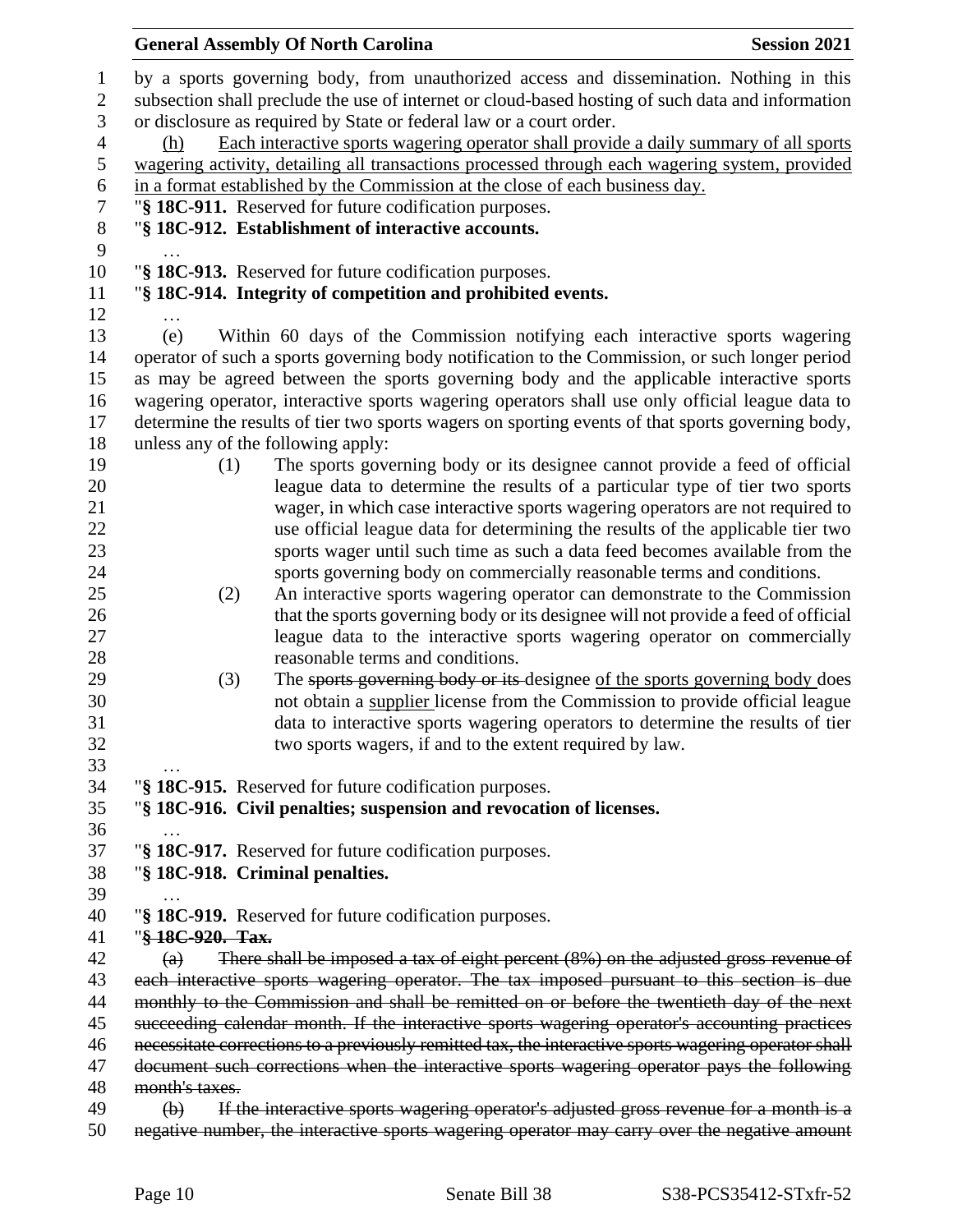|    |                           | <b>General Assembly Of North Carolina</b>                                                           | <b>Session 2021</b> |
|----|---------------------------|-----------------------------------------------------------------------------------------------------|---------------------|
| 1  |                           | to a remission required under subsection (a) of this section within 12 months and deduct such       |                     |
| 2  |                           | amount from its tax liability for that month.                                                       |                     |
| 3  | $\left(\mathrm{e}\right)$ | After reimbursement of expenses in implementing its responsibilities under this                     |                     |
| 4  |                           | Article and payments as provided in subsection (d) of this section, the Commission shall remit      |                     |
| 5  |                           | all tax payments collected pursuant to this section and all license fees collected pursuant to this |                     |
| 6  |                           | Article to the Department of Revenue. The Commission shall document all expenses for which          |                     |
| 7  |                           | deduction from the payments owed is asserted, which documentation shall be subject to audit by      |                     |
| 8  | the State.                |                                                                                                     |                     |
| 9  | (d)                       | The Commission shall remit fifty percent (50%) of the tax collected in subsection (a)               |                     |
| 10 |                           | of this section to the North Carolina Major Events, Games, and Attractions Fund established         |                     |
| 11 | under G.S. 143B-437.112.  |                                                                                                     |                     |
| 12 | (e)                       | Interactive sports wagering operators shall not be subjected to an excise tax, license              |                     |
| 13 |                           | tax, permit tax, privilege tax, amusement tax, or occupation tax that is imposed upon the           |                     |
| 14 |                           | interactive sports wagering operator by the State or any political subdivision thereof, except as   |                     |
| 15 | provided in this Article. |                                                                                                     |                     |
| 16 | $\bigoplus$               | The Commission shall provide all of the following to the Department of Revenue:                     |                     |
| 17 | $\leftrightarrow$         | A monthly report that includes a complete statement of sports wagering                              |                     |
| 18 |                           | revenues and expenses for the previous month.                                                       |                     |
| 19 | (2)                       | A complete statement of sports wagering revenues and expenses, along with                           |                     |
| 20 |                           | any recommendations for changes to this Article for the fiscal year, within 30                      |                     |
| 21 |                           | days of the end of that fiscal year. A copy shall also be provided to the State                     |                     |
| 22 |                           | Controller.                                                                                         |                     |
| 23 |                           | "§ 18C-921. Expenses of Lottery.                                                                    |                     |
| 24 |                           | Expenses of the Commission shall include all items listed in G.S. 18C-163. The Commission           |                     |
| 25 |                           | shall also transfer from the amounts collected under this Article one million dollars (\$1,000,000) |                     |
| 26 |                           | annually to the Department of Health and Human Services for gambling addiction education and        |                     |
| 27 |                           | treatment programs in addition to the amount transferred under G.S. 18C-163(a)(3).                  |                     |
| 28 |                           | "§ 18C-922. Voluntary exclusion program.                                                            |                     |
| 29 | (a)                       | Any-The Commission shall establish a voluntary exclusion program for any                            |                     |
| 30 |                           | individual shall be able to voluntarily exclude themselves from placing sports wagers through a     |                     |
| 31 |                           | voluntary exclusion program established by the Commission. wagers. Interactive sports wagering      |                     |
| 32 |                           | operators shall use reasonable means to comply with the exclusion of individuals participating in   |                     |
| 33 |                           | the voluntary exclusion program by the Commission.                                                  |                     |
| 34 | (b)                       | The Commission shall adopt rules to establish the voluntary exclusion program,                      |                     |
| 35 |                           | which shall comply with all of the following:                                                       |                     |
| 36 | (1)                       | Verification of the individual's request to be placed in the voluntary exclusion                    |                     |
| 37 |                           | program, and for how long, up to and including that individual's lifetime.                          |                     |
| 38 | (2)                       | How information regarding which individuals are in the voluntary exclusion                          |                     |
| 39 |                           | program is to be disseminated to the interactive sports wagering operators.                         |                     |
| 40 | (3)                       | How an individual in the voluntary exclusion program may petition the                               |                     |
| 41 |                           | Commission for removal from the voluntary exclusion program.                                        |                     |
| 42 | (4)                       | The means by which the interactive sports wagering operators and their agents                       |                     |
| 43 |                           | shall make all reasonable efforts to cease direct marketing efforts to                              |                     |
| 44 |                           | individuals participating in the voluntary exclusion program.                                       |                     |
| 45 | (5)                       | The means by which the Commission shall make available to all interactive                           |                     |
| 46 |                           | sports wagering operators and their agents the names of the individuals                             |                     |
| 47 |                           | participating the voluntary exclusion program, which shall be at least                              |                     |
| 48 |                           | quarterly.                                                                                          |                     |
| 49 | (c)                       | Participation in the voluntary exclusion program shall not preclude an interactive                  |                     |
| 50 |                           | sports wagering operator and its agents from seeking the payment of a debt accrued by the           |                     |

51 individual prior to participating in the voluntary exclusion program.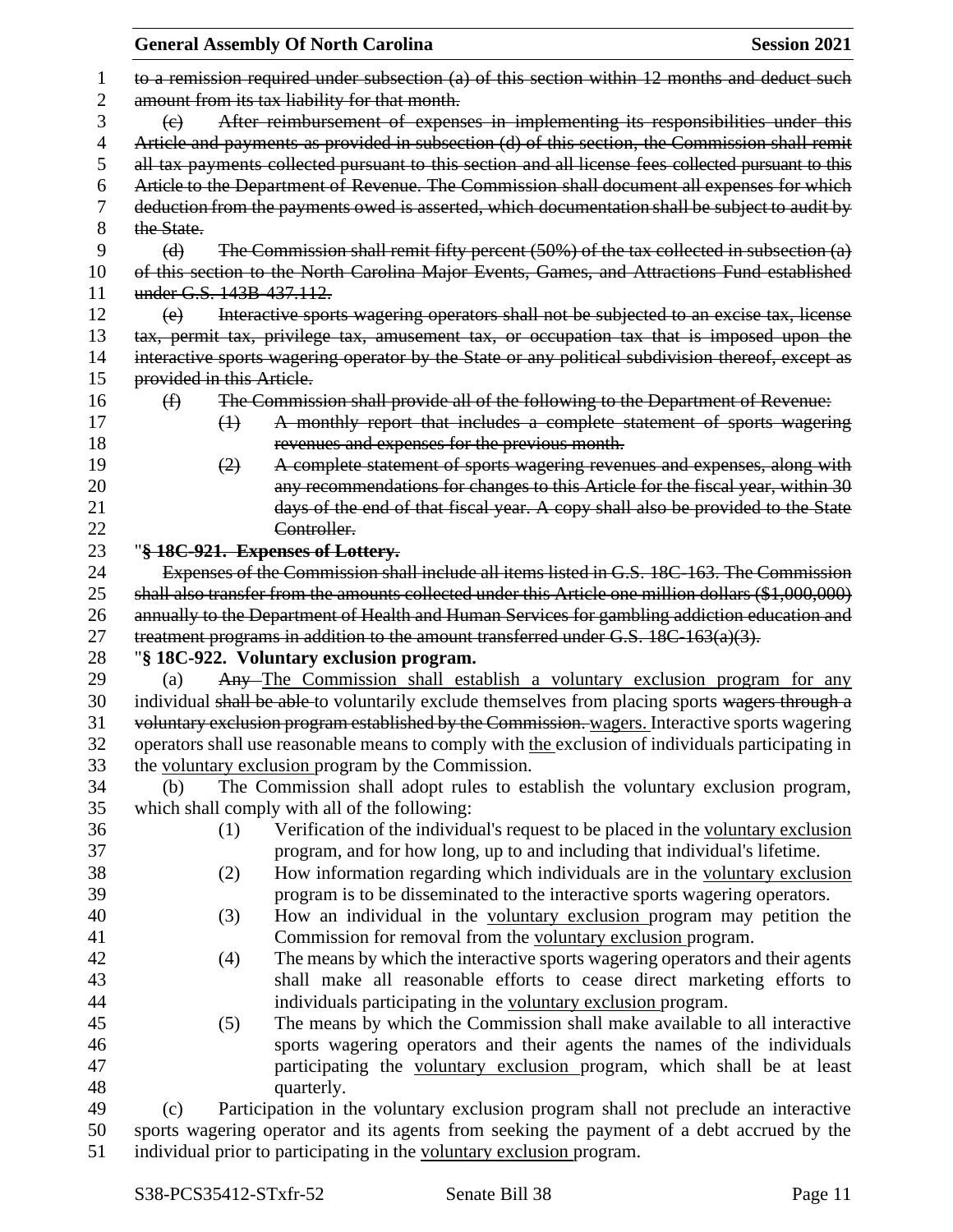|                  | <b>General Assembly Of North Carolina</b>                                                                                                                                                          | <b>Session 2021</b> |
|------------------|----------------------------------------------------------------------------------------------------------------------------------------------------------------------------------------------------|---------------------|
| 1                | The voluntary exclusion program shall be exempt from Chapter 132 of the General<br>(d)                                                                                                             |                     |
| $\boldsymbol{2}$ | Statutes and shall be treated as confidential by each interactive sports wagering operator.                                                                                                        |                     |
| 3                | "§ 18C-923. Reserved for future codification purposes.                                                                                                                                             |                     |
| $\overline{4}$   | "§ 18C-924. Risk management.                                                                                                                                                                       |                     |
| 5                |                                                                                                                                                                                                    |                     |
| 6                | "§ 18C-925. Reserved for future codification purposes.                                                                                                                                             |                     |
| 7                | "§ 18C-926. Places of public accommodation.                                                                                                                                                        |                     |
| $8\,$            | The owner or operator of a sports facility may establish places Permanent places of<br>(a)                                                                                                         |                     |
| 9                | public accommodation for the purpose of accessing a sports wagering platform through mobile                                                                                                        |                     |
| 10               | devices, computer terminals, or similar access devices, the registered player's interactive account,                                                                                               |                     |
| 11               | either directly or with assistance from a person. Each owner or operator of a sports facility shall                                                                                                |                     |
| 12               | be limited to one place of public accommodation described under subdivision $(2)$ of subsection                                                                                                    |                     |
| 13               | (b) of this section person, may be associated with each sports facility.                                                                                                                           |                     |
| 14<br>15         | Places Permanent places of public accommodation allowed permitted under this<br>(b)<br>section shall be located as follows:                                                                        |                     |
| 16               | On the property containing of the sports facility.<br>(1)                                                                                                                                          |                     |
| 17               | On-No more than one place of public accommodation may be on other<br>(2)                                                                                                                           |                     |
| 18               | property owned or controlled by the owner or operator of the sports facility or                                                                                                                    |                     |
| 19               | an affiliated entity of the owner or operator of the sports facility that is located                                                                                                               |                     |
| 20               | within a one-half mile radius of the sports facility a sports facility defined in                                                                                                                  |                     |
| 21               | G.S. 18C-901(15)a. or G.S. 18C-901(15)c.                                                                                                                                                           |                     |
| 22               | No more than one place of public accommodation may be on other property<br>(3)                                                                                                                     |                     |
| 23               | owned or controlled by the owner or operator of the sports facility that is                                                                                                                        |                     |
| 24               | located within a one and one-half mile radius of a sports facility defined in                                                                                                                      |                     |
| 25               | G.S. $18C-901(15)b$ .                                                                                                                                                                              |                     |
| 26               | Nothing in this section shall be construed to exempt a place of public accommodation<br>(c)                                                                                                        |                     |
| 27               | from the provisions of any other law that may be enforceable. A place of public accommodation                                                                                                      |                     |
| 28               | may be either a permanent establishment or a temporary establishment associated with a specific                                                                                                    |                     |
| 29<br>30         | sporting event of a series of sporting events.<br>All sports wagers made at a place of public accommodation shall be placed via an<br>(d)                                                          |                     |
| 31               | interactive account as described in G.S. 18C-912. Mobile devices, computer terminals, similar                                                                                                      |                     |
| 32               | devices, and cashiers used to operate the place of public accommodation shall have the ability to                                                                                                  |                     |
| 33               | accept and distribute cash and cash equivalents.equivalents and distribute cash or cash                                                                                                            |                     |
| 34               | equivalents; however, only a cashier may distribute something of monetary value to the registered                                                                                                  |                     |
| 35               | player at a place of public accommodation. All cashiers that accept or distribute cash or cash                                                                                                     |                     |
| 36               | equivalents shall be an employee of an interactive sports wagering operator.                                                                                                                       |                     |
| 37               | A public accommodation under this section may be advertised by the owner or<br>(e)                                                                                                                 |                     |
| 38               | operator of the sports facility.                                                                                                                                                                   |                     |
| 39               | Notwithstanding subsections (a) through (c) of this section, no more than one place<br>(f)                                                                                                         |                     |
| 40               | of public accommodation may be temporarily established during a professional golf tournament                                                                                                       |                     |
| 41               | as described in G.S. 18C-901(15)b. The temporary place of public accommodation need not                                                                                                            |                     |
| 42<br>43         | comply with local ordinances under Chapter 160D of the General Statutes but shall not operate<br>more than five days prior to the professional golf tournament or five days after the professional |                     |
| 44               | golf tournament.                                                                                                                                                                                   |                     |
| 45               | "§ 18C-927. Reserved for future codification purposes.                                                                                                                                             |                     |
| 46               | "§ 18C-928. Indian gaming; compliance with federal law.                                                                                                                                            |                     |
| 47               | All sports wagering authorized under this Article shall be initiated, received, and<br>(a)                                                                                                         |                     |
| 48               | otherwise made within this State unless otherwise determined by the Commission in accordance                                                                                                       |                     |
| 49               | with applicable federal and State laws. Consistent with the intent of the United States Congress                                                                                                   |                     |
| 50               | as articulated in the Unlawful Internet Gambling Enforcement Act of 2006 (31 U.S.C. § 5361 et                                                                                                      |                     |
| 51               | seq.), the intermediate routing of electronic data relating to intrastate sports wagering authorized                                                                                               |                     |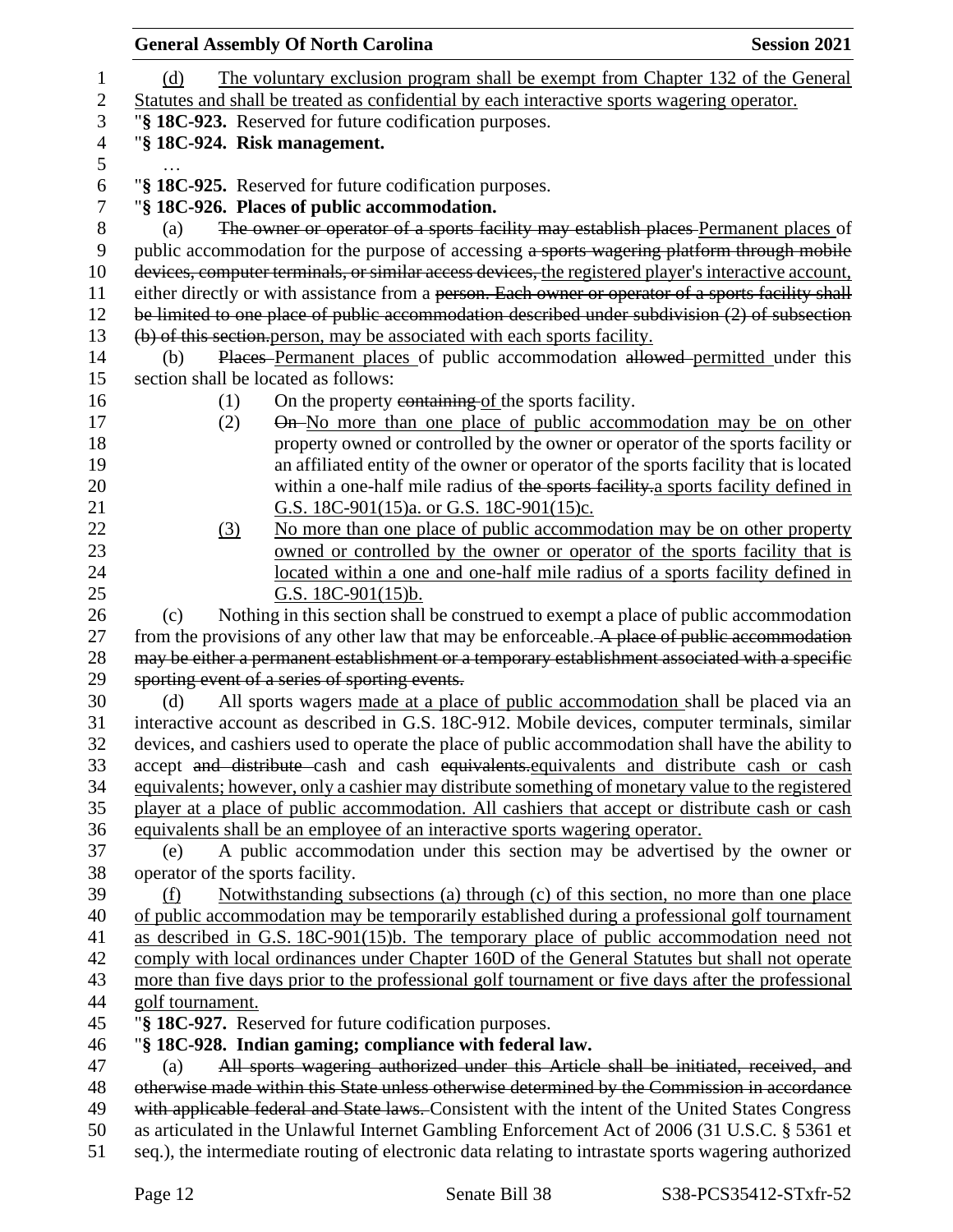|                            | <b>General Assembly Of North Carolina</b>                         | <b>Session 2021</b>                                                                                                                                                             |
|----------------------------|-------------------------------------------------------------------|---------------------------------------------------------------------------------------------------------------------------------------------------------------------------------|
|                            |                                                                   | under this Article shall not determine the location or locations in which such sports wagers are                                                                                |
|                            | initiated, received, or otherwise made initiated and received.    |                                                                                                                                                                                 |
| (b)                        |                                                                   | All activities authorized by this Article shall be deemed to be conducted solely under                                                                                          |
|                            |                                                                   | the authority of this Article and not under the federal Indian Gaming Regulatory Act, 25 U.S.C.                                                                                 |
| $\S 2701$ et seq.          |                                                                   |                                                                                                                                                                                 |
| (c)                        |                                                                   | A Without application under G.S. 18C-904, a tribal gaming enterprise shall be                                                                                                   |
|                            |                                                                   | deemed a licensed interactive sports wagering operator upon the occurrence of all of the                                                                                        |
| following:                 |                                                                   |                                                                                                                                                                                 |
| (1)                        | Submission of a completed application to the Commission.          |                                                                                                                                                                                 |
| (2)                        |                                                                   | Payment to the Commission of any application and renewal fees as provided                                                                                                       |
|                            | in this Article.                                                  |                                                                                                                                                                                 |
| (3)                        |                                                                   | Agreement by the tribal gaming enterprise, in a form as prescribed by the                                                                                                       |
|                            | Commission:                                                       |                                                                                                                                                                                 |
|                            | a.                                                                | To adhere to the requirements of this Article and to the regulations                                                                                                            |
|                            |                                                                   | adopted by the Commission with respect to interactive sports                                                                                                                    |
|                            | wagering.                                                         |                                                                                                                                                                                 |
|                            | b.                                                                | To submit to the Commission's enforcement of this Article and any                                                                                                               |
|                            |                                                                   | implementing of the rules, including waiver of any applicable tribal                                                                                                            |
|                            |                                                                   | sovereign immunity for the sole and limited purpose of such                                                                                                                     |
|                            | enforcement.                                                      |                                                                                                                                                                                 |
|                            | c.                                                                | To collect and pay all taxes imposed by this Article. Article 2E of                                                                                                             |
|                            | Chapter 105 of the General Statutes.                              |                                                                                                                                                                                 |
|                            | d.                                                                | To not offer or conduct any interactive gambling other than the                                                                                                                 |
|                            |                                                                   | interactive sports wagering authorized by this Article unless                                                                                                                   |
|                            | specifically otherwise authorized by law.                         |                                                                                                                                                                                 |
|                            | e.                                                                | To locate any server or other information technology equipment                                                                                                                  |
|                            |                                                                   | directly related to the placing of sports wagers that is used by the tribal                                                                                                     |
|                            |                                                                   | gaming enterprise and its agents to accept interactive sports wagering                                                                                                          |
|                            |                                                                   | authorized by this Article on land that is not Indian lands and which,                                                                                                          |
|                            |                                                                   | upon request, shall be accessible by the Commission, Department of                                                                                                              |
|                            |                                                                   | Revenue, and State law enforcement. The location of all other                                                                                                                   |
|                            |                                                                   | technology and servers used by a tribal gaming enterprise in                                                                                                                    |
|                            |                                                                   | connection with sports wagering authorized by this act shall be                                                                                                                 |
|                            | approved by the Commission.                                       |                                                                                                                                                                                 |
| . "                        |                                                                   |                                                                                                                                                                                 |
|                            |                                                                   | <b>SECTION 2.(a)</b> If Senate Bill 688, 2021 Regular Session, becomes law, the lead-in                                                                                         |
|                            | language to Section 2 of that act reads as rewritten:             |                                                                                                                                                                                 |
|                            |                                                                   | "SECTION 2. Article 10B-Article 10 of Chapter 143B of the General Statutes is amended                                                                                           |
| by adding a Part to read:" |                                                                   |                                                                                                                                                                                 |
|                            |                                                                   | <b>SECTION 2.(b)</b> If Senate Bill 688, 2021 Regular Session, becomes law,                                                                                                     |
|                            | G.S. 143B-437.112(b), as enacted by that act, reads as rewritten: |                                                                                                                                                                                 |
| " $(b)$                    |                                                                   | Effective July 1 of each calendar year, the funds remitted to the Fund by the Secretary                                                                                         |
|                            |                                                                   | of Revenue from the privilege tax on sports wagering pursuant to G.S. 105-113.128 are                                                                                           |
|                            |                                                                   | appropriated for this purpose. In addition to the amounts remitted to the Fund pursuant to                                                                                      |
|                            |                                                                   | G.S. 18C-920(d), G.S. 105-113.128, the General Assembly shall determine any additional<br>amount appropriated to the Fund. Agreements entered under this section are subject to |
| appropriations."           |                                                                   |                                                                                                                                                                                 |
|                            |                                                                   | <b>SECTION 2.(c)</b> If Senate Bill 688, 2021 Regular Session, becomes law,                                                                                                     |
|                            | G.S. 143B-437.111(4), as enacted by that act, reads as rewritten: |                                                                                                                                                                                 |
| "(4)                       |                                                                   | Major event. - An entertainment, musical, political, sporting, or theatrical                                                                                                    |
|                            | event that satisfies the following conditions:                    |                                                                                                                                                                                 |
|                            |                                                                   |                                                                                                                                                                                 |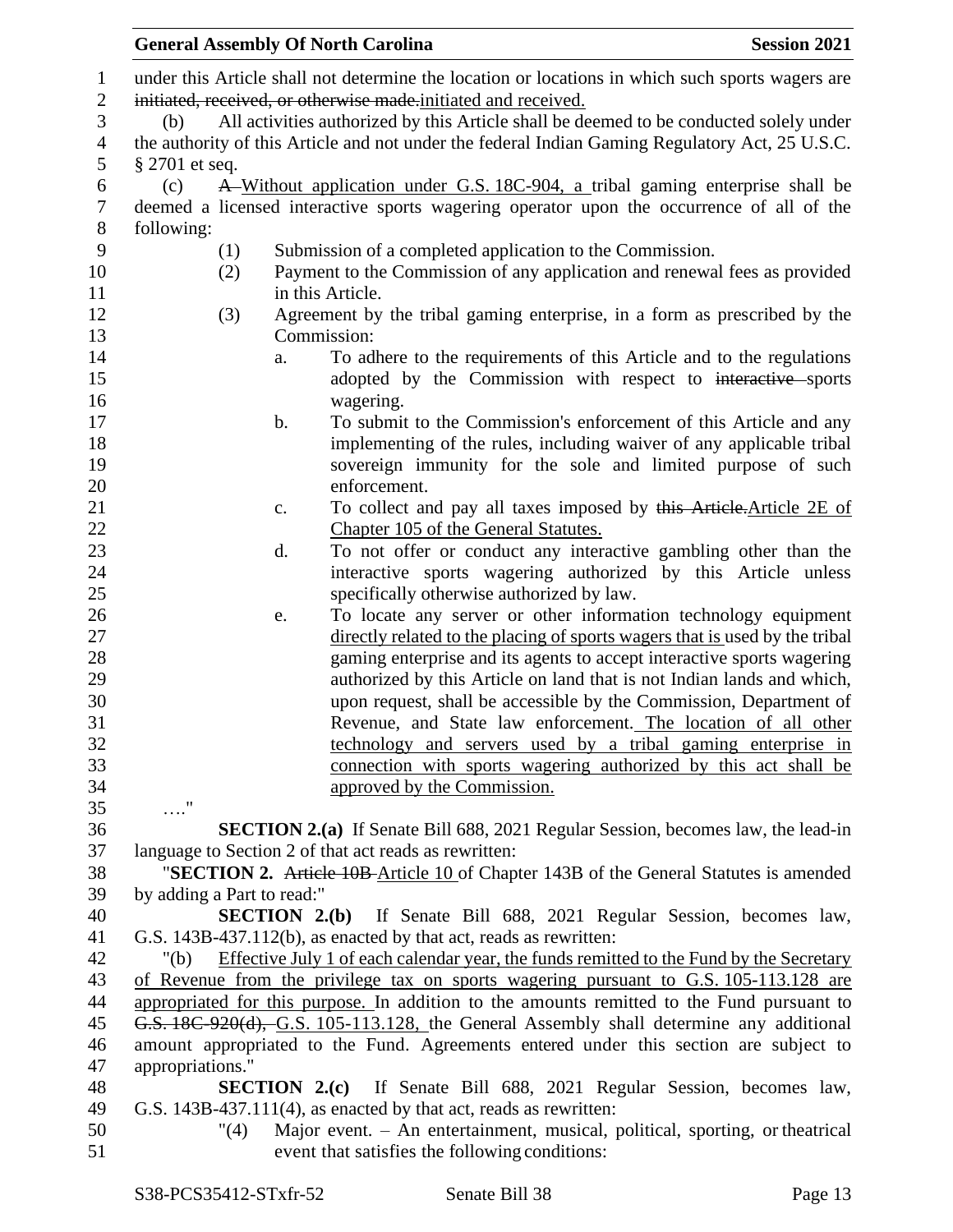| <b>General Assembly Of North Carolina</b> |                                                                                                    | <b>Session 2021</b> |
|-------------------------------------------|----------------------------------------------------------------------------------------------------|---------------------|
| a.                                        | The event is held either of the following:                                                         |                     |
|                                           | Held at a sports facility or is an facility.<br>$\overline{\mathsf{T}}$                            |                     |
|                                           | 2.<br>An event sponsored by the National Association for Stock Car                                 |                     |
|                                           | Auto Racing, the Ladies Professional Golf Association, the                                         |                     |
|                                           | Professional Golfers' Association of America, the PGA Tour,                                        |                     |
|                                           | or the United States Golf Association.                                                             |                     |
| $\mathbf b$ .                             | The event is not held more often than annually.                                                    |                     |
| c.                                        | The location of the event is determined by a site selection organization                           |                     |
|                                           | through a competitive process.                                                                     |                     |
| d.                                        | The site selection organization considered multiple sites located                                  |                     |
|                                           | outside of the State for the event.                                                                |                     |
| e.                                        | The site selection organization selected a site within this State as the                           |                     |
|                                           | sole location for the event."                                                                      |                     |
|                                           | <b>SECTION 3.(a)</b> If Senate Bill 688, 2021 Regular Session, becomes law,                        |                     |
|                                           | G.S. $18C-114(a)(8)$ , as amended by that act, reads as rewritten:                                 |                     |
| "(8)                                      | To charge a fee of potential contractors, of lottery contractors, of lottery                       |                     |
|                                           | retailers, and of interactive sports wagering operators licensees and potential                    |                     |
|                                           | licensees under Article 9 of this Chapter to not exceed the cost of the criminal                   |                     |
|                                           | record check of the potential contractors and lottery contractors."                                |                     |
|                                           | <b>SECTION 3.(b)</b> If Senate Bill 688, 2021 Regular Session, becomes law,                        |                     |
|                                           | G.S. $18C-120(b)(2)$ , as amended by that act, reads as rewritten:                                 |                     |
| "(2)                                      | To conduct a background investigation, including a criminal history record                         |                     |
|                                           | check, of applicants for employment with the Commission, interactive sports                        |                     |
|                                           | wagering operators licensees under Article 9 of this Chapter, lottery                              |                     |
|                                           | contractors, lottery retailers, and lottery potential contractors, which may                       |                     |
|                                           | include a search of the State and National Repositories of Criminal Histories                      |                     |
|                                           | based on the fingerprints of applicants."                                                          |                     |
|                                           | SECTION 3.(c) If Senate Bill 688, 2021 Regular Session, becomes law,                               |                     |
|                                           | G.S. 143B-947, as amended by that act, reads as rewritten:                                         |                     |
|                                           | "§ 143B-947. Criminal record checks for the North Carolina State Lottery Commission                |                     |
| and its Director.                         |                                                                                                    |                     |
|                                           | The Department of Public Safety may provide to the North Carolina State Lottery                    |                     |
|                                           | Commission and to its Director from the State and National Repositories of Criminal Histories      |                     |
|                                           | the criminal history of any prospective employee of the Commission, any potential contractor,      |                     |
|                                           | and any licensee or prospective interactive sports wagering operator or service provider licensee  |                     |
|                                           | under Article 9 of Chapter 18C of the General Statutes. The North Carolina State Lottery           |                     |
|                                           | Commission or its Director shall provide to the Department of Public Safety, along with the        |                     |
|                                           | request, the fingerprints of the prospective employee of the Commission, or of the potential       |                     |
|                                           | eontractor, individual, a form signed by the prospective employee of the Commission, or of the     |                     |
|                                           | potential contractor-individual consenting to the criminal record check and use of fingerprints    |                     |
|                                           | and other identifying information required by the State and National Repositories, and any         |                     |
|                                           | additional information required by the Department of Public Safety. The fingerprints of the        |                     |
|                                           | prospective employee of the Commission, or potential contractor, or potential interactive sports   |                     |
|                                           | wagering operator, individual shall be forwarded to the State Bureau of Investigation for a search |                     |
|                                           | of the State's criminal history record file, and the State Bureau of Investigation shall forward a |                     |
|                                           | set of fingerprints to the Federal Bureau of Investigation for a national criminal history record  |                     |
|                                           | check. The North Carolina State Lottery Commission and its Director shall remit any fingerprint    |                     |
|                                           | information retained by the Commission to alcohol law enforcement agents appointed under           |                     |
|                                           | Article 5 of Chapter 18B of the General Statutes and shall keep all information obtained pursuant  |                     |
|                                           | to this section confidential. The Department of Public Safety shall charge a reasonable fee only   |                     |
|                                           | for conducting the checks of the criminal history records authorized by this section."             |                     |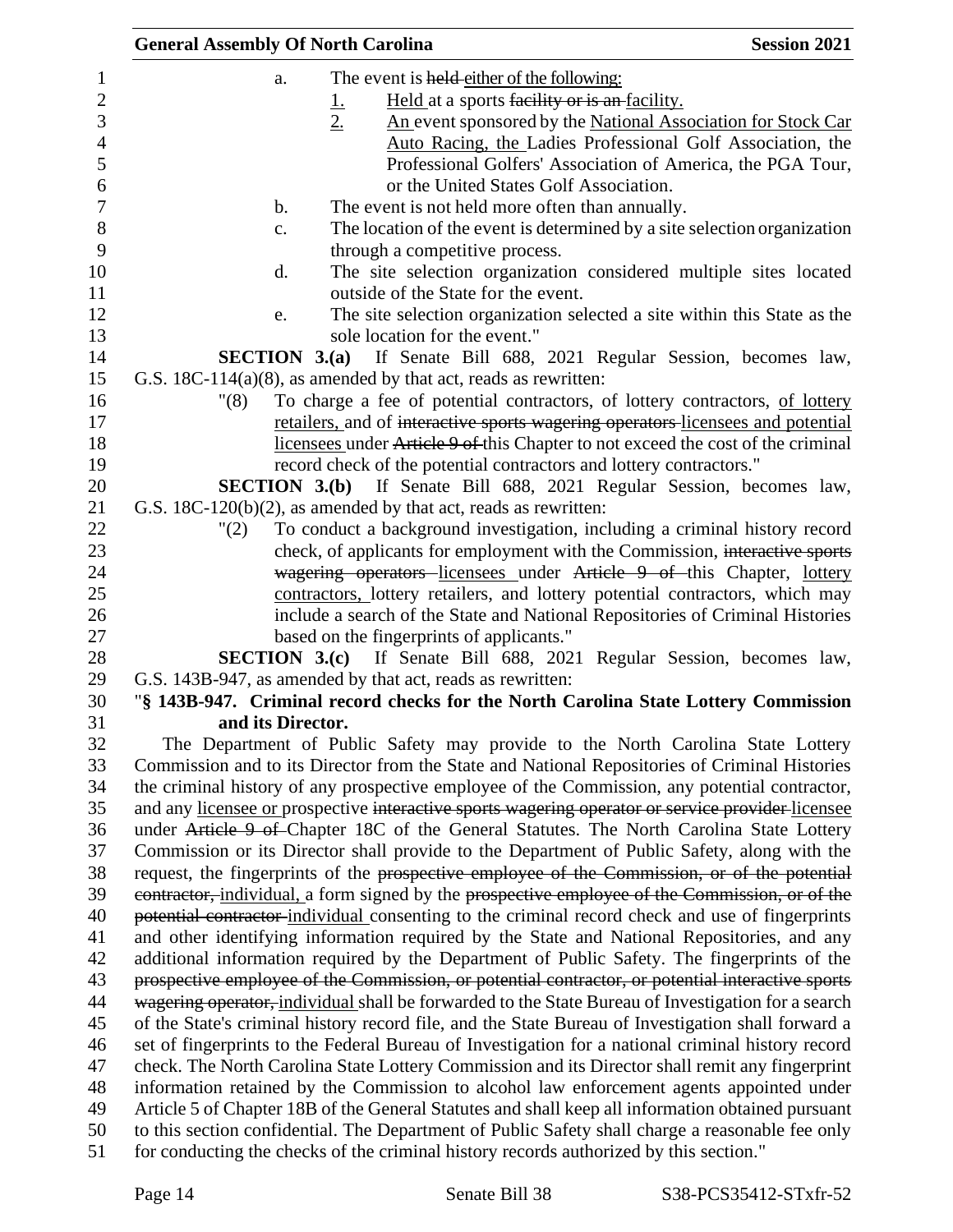| $\mathbf{1}$             |                                  | <b>SECTION 4.</b> If Senate Bill 688, 2021 Regular Session, becomes law, Sections 5 and             |
|--------------------------|----------------------------------|-----------------------------------------------------------------------------------------------------|
| $\mathbf{2}$             | 6 of that act read as rewritten: |                                                                                                     |
| 3                        |                                  | "SECTION 5. The Commission shall establish guidance to parties regulated by the                     |
| $\overline{\mathcal{A}}$ |                                  | provisions of Article 9 of Chapter 18C of the General Statutes, as enacted by this act. Such        |
| 5                        |                                  | guidance shall address the application of Article 9 of Chapter 18C of the General Statutes, as      |
| 6                        |                                  | enacted by this act, to electronic sports with due consideration to the key role of game publishers |
| $\boldsymbol{7}$         |                                  | as creators of the underlying video game. The Commission may accept and issue applications for      |
| $8\,$                    |                                  | licensure in accordance with Article 9 of Chapter 18C of the General Statutes, as enacted by this   |
| 9                        |                                  | act, in order that licensees may begin operations on January 1, 2022. January 1, 2023. If more      |
| 10                       |                                  | than 12 completed applications are received, the Commission in its discretion shall select and      |
| 11                       |                                  | notify, no later than December 1, 2021, notify the qualified applicants it determines will best     |
| 12                       |                                  | serve the public interest in maximizing revenue to the State, while preserving the integrity of     |
| 13                       |                                  | sports wagering and ensuring accountability and preserving the public trust in licensed sports      |
| 14                       |                                  | wagering activities. No license issued by the Commission shall become effective prior to January    |
| 15                       |                                  | 1, 2022, but prior to January 1, 2022, notified licensees may establish structure and operations to |
| 16                       |                                  | begin sports wagering on January 1, 2022. January 1, 2023.                                          |
| 17                       |                                  | "SECTION 6. Sections 1 through 4 of this act become effective January 1, 2022. January 1,           |
| 18                       |                                  | 2023. Except as otherwise provided, this act is effective when it becomes law."                     |
| 19                       |                                  | <b>SECTION 5.(a)</b> If Senate Bill 688, 2021 Regular Session, becomes law, Chapter                 |
| 20                       |                                  | 105 of the General Statutes is amended by adding a new Article to read:                             |
| 21                       |                                  | "Article 2E.                                                                                        |
| 22                       |                                  | "Privilege Tax on Interactive Sports Wagering Operators.                                            |
| 23                       | "§ 105-113.125. Definitions.     |                                                                                                     |
| 24                       |                                  | The definitions of G.S. 18C-901 apply to this Article.                                              |
| 25                       |                                  | "§ 105-113.126. Privilege tax on interactive sports wagering operators.                             |
| 26                       | (a)                              | $\text{Tax.} - \text{A}$ privilege tax at the rate of fourteen percent (14%) is imposed on an       |
| 27                       |                                  | interactive sports wagering operator for the privilege of doing business in this State. The tax is  |
| 28                       |                                  | imposed on the value of the privilege conferred upon the interactive sports wagering operator by    |
| 29                       |                                  | the State by the granting of a license under Article 9 of Chapter 18C of the General Statutes.      |
| 30                       | (b)                              | Determination of Value. – The value of the privilege conferred upon the interactive                 |
| 31                       |                                  | sports wagering operator is the gross wagering revenue of the operator as adjusted under this       |
| 32                       |                                  | subsection. No income, revenue, or expenses of the interactive sports wagering operator other       |
| 33                       |                                  | than those specified in this subsection are used to determine the value of the privilege conferred  |
| 34                       |                                  | upon the operator. The value of the privilege conferred upon the interactive sports wagering        |
| 35                       |                                  | operator is the gross wagering revenue less the following expenses:                                 |
| 36                       | (1)                              | All cash or cash equivalents paid out as winnings to registered players.                            |
| 37                       | (2)                              | The costs paid by an interactive sports wagering operator for any personal                          |
| 38                       |                                  | property distributed to a registered player as a result of a sports wager.                          |
| 39                       | (3)                              | The cash value of any bonuses or promotional credits provided to registered                         |
| 40                       |                                  | players that are then returned to an interactive sports wagering operator in the                    |
| 41                       |                                  | form of a deposit or wager as follows:                                                              |
| 42                       |                                  | Until January 1, 2025, without limitation.<br>a.                                                    |
| 43                       |                                  | On or after January 1, 2025, through December 31, 2025, not to exceed<br><u>b.</u>                  |
| 44                       |                                  | two and one-half percent (2.5%) of gross wagering revenue.                                          |
| 45                       |                                  | On or after January 1, 2026, through December 31, 2026, not to exceed<br>$\underline{c}$ .          |
| 46                       |                                  | two and one-quarter percent (2.25%) of gross wagering revenue.                                      |
| 47                       |                                  | On or after January 1, 2027, through December 31, 2027, not to exceed<br><u>d.</u>                  |
| 48                       |                                  | two percent $(2\%)$ of gross wagering revenue.                                                      |
| 49                       |                                  | On or after January 1, 2028, not allowed.<br>e.                                                     |
| 50                       | $\left(4\right)$                 | Actual uncollectible receivables from registered players, not to exceed four                        |
| 51                       |                                  | percent (4%) of gross wagering revenue.                                                             |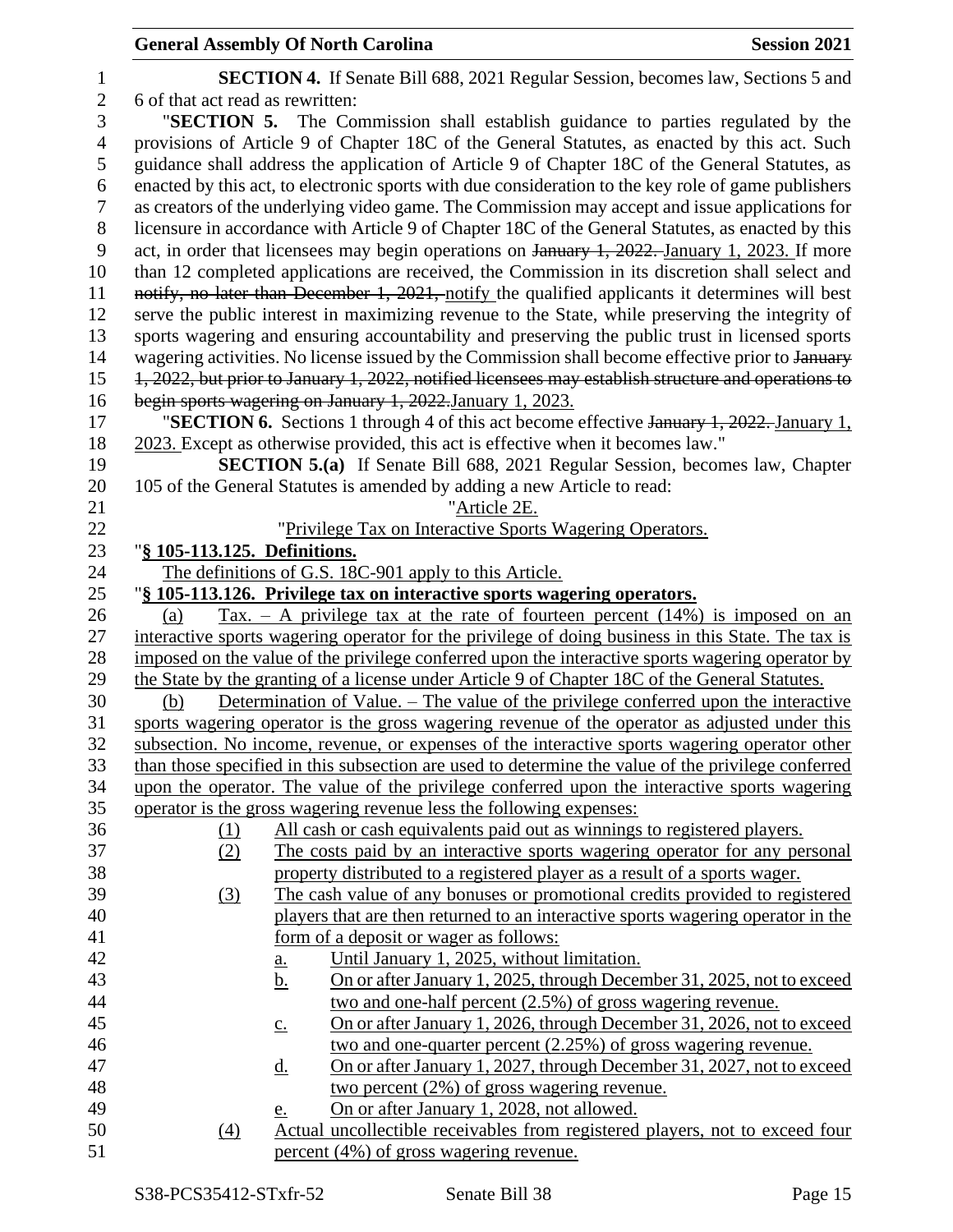|                       | <b>General Assembly Of North Carolina</b><br><b>Session 2021</b>                                                                        |
|-----------------------|-----------------------------------------------------------------------------------------------------------------------------------------|
| $\mathbf{1}$          | (5)<br>Excise tax payments on sports wagers included in gross wagering revenue                                                          |
| $\overline{c}$        | remitted to the federal government.                                                                                                     |
| 3                     | Return. – Taxes levied by this Article are due when a return is required to be filed.<br>(c)                                            |
| $\overline{4}$        | The return is due on a monthly basis. A monthly return is due by the twentieth day of the month                                         |
| 5                     | following the calendar month covered by the return. A return is filed on a form prescribed by the                                       |
| 6<br>$\boldsymbol{7}$ | Secretary.                                                                                                                              |
|                       | Records. – A person who is required to file a return under this Article must keep a<br>(d)                                              |
| $8\,$<br>9            | record of all documents used to determine information the person provides in a return. These                                            |
|                       | records shall be open at all times for inspection by the Secretary or an authorized representative                                      |
| 10                    | of the Secretary and shall be kept for the applicable period of statute of limitations as set forth                                     |
| 11<br>12              | under G.S. 105-241.6 or G.S. 105-241.8.<br>Refund. - An interactive sports wagering operator is allowed a refund of the tax paid<br>(e) |
| 13                    | under this section on a sports wager that has been refunded to the registered player. The Secretary                                     |
| 14                    | shall prescribe the manner in which a taxpayer may request a refund under this subsection, which                                        |
| 15                    | may include allowing a credit for the amount refunded on a subsequent monthly return required                                           |
| 16                    | under this section.                                                                                                                     |
| 17                    | "§ 105-113.127. Bond or irrevocable letter of credit.                                                                                   |
| 18                    | The Secretary may require an interactive sports wagering operator to furnish a bond in an                                               |
| 19                    | amount that adequately protects the State from an interactive sports wagering operator's failure                                        |
| 20                    | to pay taxes due under this Article. A bond must be conditioned on compliance with this Article,                                        |
| 21                    | payable to the State, and in the form required by the Secretary. The amount of the bond is two                                          |
| 22                    | times the interactive sports wagering operator's expected monthly tax liability under this Article,                                     |
| 23                    | as determined by the Secretary, provided the amount of the bond may not be less than fifty                                              |
| 24                    | thousand dollars $(\$50,000)$ and may not be more than two million dollars $(\$2,000,000)$ . The                                        |
| 25                    | Secretary should periodically review the sufficiency of bonds required of interactive sports                                            |
| 26                    | wagering operators and increase the amount of a required bond when the amount of the bond                                               |
| $27\,$                | furnished no longer covers the anticipated tax liability of the interactive sports wagering operator                                    |
| 28                    | and decrease the amount when the Secretary determines that a smaller bond amount will                                                   |
| 29                    | adequately protect the State from loss.                                                                                                 |
| 30                    | For purposes of this section, an interactive sports wagering operator may substitute an                                                 |
| 31                    | irrevocable letter of credit for the secured bond required by this section. The letter of credit must                                   |
| 32                    | be issued by a commercial bank acceptable to the Secretary and available to the State as a                                              |
| 33                    | beneficiary. The letter of credit must be in a form acceptable to the Secretary, conditioned upon                                       |
| 34                    | compliance with this Article, and in the amounts stipulated in this section.                                                            |
| 35                    | "§ 105-113.128. Use of tax proceeds.                                                                                                    |
| 36                    | The Secretary shall distribute the taxes collected under this Article, less the allowance to the                                        |
| 37                    | Department of Revenue and reimbursement to the Lottery Commission for administrative                                                    |
| 38                    | expenses, in accordance with this section. The Secretary may retain the cost of collection by the                                       |
| 39                    | Department, not to exceed five hundred thousand dollars (\$500,000) a year, as reimbursement to                                         |
| 40                    | the Department. The Lottery Commission shall, no later than 20 days after the end of the month,                                         |
| 41                    | notify the Department of its expenses from administering the provisions of Article 9 of Chapter                                         |
| 42                    | 18C of the General Statutes from the previous month. The Department shall reimburse the                                                 |
| 43                    | Lottery Commission from the tax revenues collected under this Article no later than the end of                                          |
| 44                    | the month in which the Department was notified. The remainder of the net proceeds of the tax                                            |
| 45                    | collected under this Article are to be credited in the following priority:                                                              |
| 46                    | The first two million dollars $(\$2,000,000)$ annually to the Department of<br>(1)                                                      |
| 47                    | Health and Human Services for gambling addiction education and treatment                                                                |
| 48                    | programs in addition to the amount transferred under G.S. $18C-163(a)(3)$ .                                                             |
| 49                    | Fifty percent (50%) to the North Carolina Major Events, Games, and<br>(2)                                                               |
| 50                    | Attractions Fund established under G.S. 143B-437.112 and fifty percent                                                                  |
| 51                    | (50%) to the General Fund."                                                                                                             |